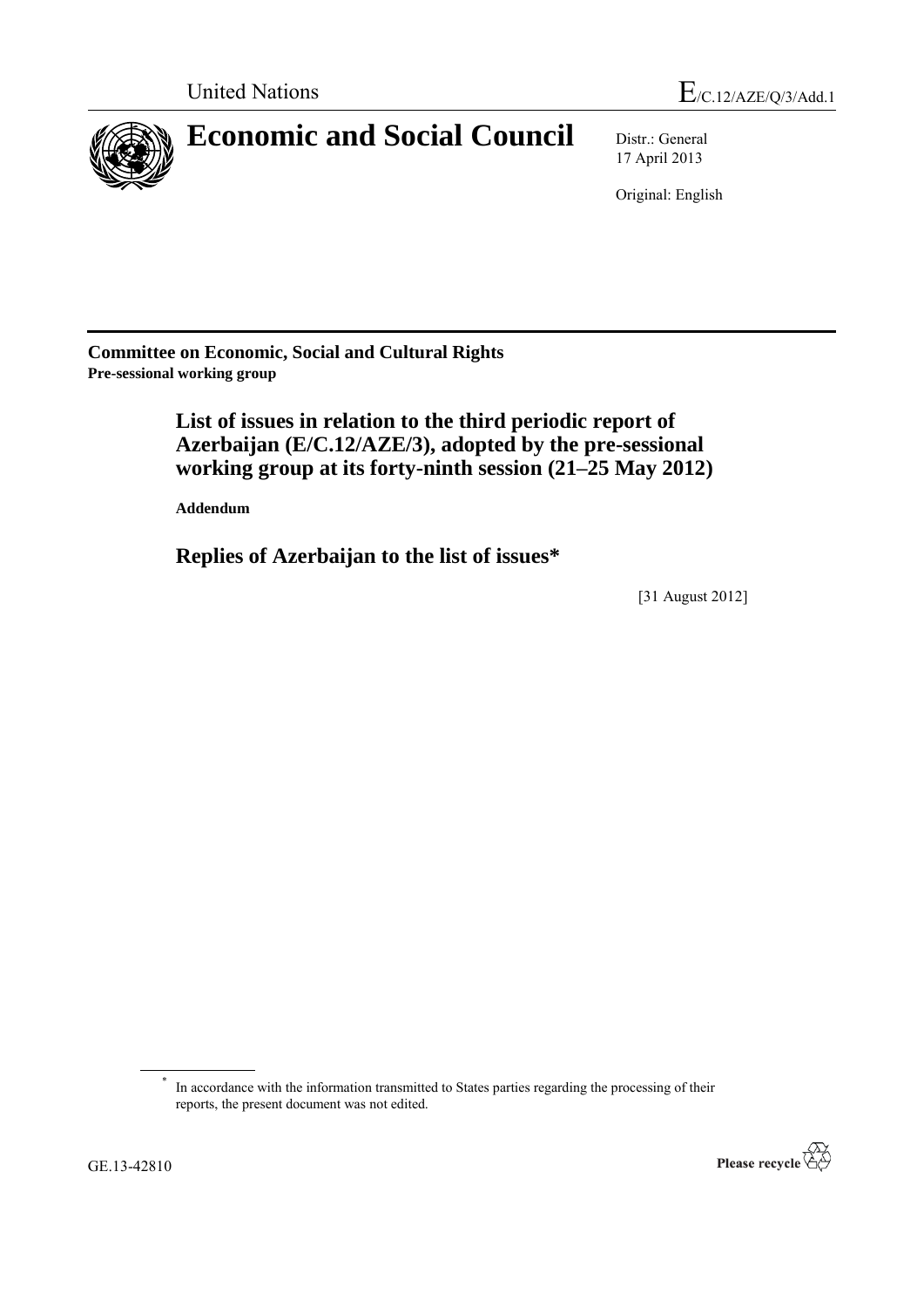## Contents

|        |                                                                                                                                                                                                                                                                                                                   | Paragraphs  | Page |
|--------|-------------------------------------------------------------------------------------------------------------------------------------------------------------------------------------------------------------------------------------------------------------------------------------------------------------------|-------------|------|
| Ι.     |                                                                                                                                                                                                                                                                                                                   | $1 - 2$     | 3    |
| Π.     | Issues relating to the general provisions of the Covenant (arts. 1-5)                                                                                                                                                                                                                                             | $3 - 37$    | 3    |
|        |                                                                                                                                                                                                                                                                                                                   | 3           | 3    |
|        |                                                                                                                                                                                                                                                                                                                   | $4 - 37$    | 3    |
| III.   | Issues relating to the specific provisions of the Covenant (arts. 6–15)                                                                                                                                                                                                                                           | $38 -$      | 8    |
|        |                                                                                                                                                                                                                                                                                                                   | 38-49       | 8    |
|        |                                                                                                                                                                                                                                                                                                                   | $50 - 68$   | 16   |
|        |                                                                                                                                                                                                                                                                                                                   | $69 - 83$   | 18   |
|        |                                                                                                                                                                                                                                                                                                                   | $84 - 89$   | 20   |
|        |                                                                                                                                                                                                                                                                                                                   | $90 - 101$  | 20   |
|        |                                                                                                                                                                                                                                                                                                                   | $102 - 108$ | 23   |
|        |                                                                                                                                                                                                                                                                                                                   | $109 - 125$ | 24   |
|        |                                                                                                                                                                                                                                                                                                                   | $126 - 138$ | 26   |
| Tables |                                                                                                                                                                                                                                                                                                                   |             |      |
| 1.     | Information about the foreigners who are engaged in labour under individual permit valid<br>within territory of the Republic of Azerbaijan (2007, 2008, 2009, 2010, III term of 2011)                                                                                                                             |             | 3    |
| 2.     |                                                                                                                                                                                                                                                                                                                   |             | 8    |
| 3.     |                                                                                                                                                                                                                                                                                                                   |             | 9    |
| 4.     |                                                                                                                                                                                                                                                                                                                   |             | 9    |
| 5.     |                                                                                                                                                                                                                                                                                                                   |             | 10   |
| 6.     |                                                                                                                                                                                                                                                                                                                   |             | 11   |
| 7.     | Distribution of economically active population, as well as employed and unemployed                                                                                                                                                                                                                                |             | 12   |
| 8.     | Distribution of economically active and non-active population by residential place and gender                                                                                                                                                                                                                     |             | 13   |
| 9.     | Statistical information on persons sentenced for breaching Article 162 (breach of labour protection<br>rules) and Article 164 of the Criminal Code (breach of labour rights of pregnant women or of women<br>with children under the age of 3 or of men raising children under the age of 3 on their own) for the |             |      |
|        |                                                                                                                                                                                                                                                                                                                   |             | 18   |
|        |                                                                                                                                                                                                                                                                                                                   |             | 21   |
|        |                                                                                                                                                                                                                                                                                                                   |             | 21   |
|        |                                                                                                                                                                                                                                                                                                                   |             | 21   |
|        | 13. Division of active population of the Republic of Azerbaijan according to the type of                                                                                                                                                                                                                          |             | 22   |
| Figure |                                                                                                                                                                                                                                                                                                                   |             | 26   |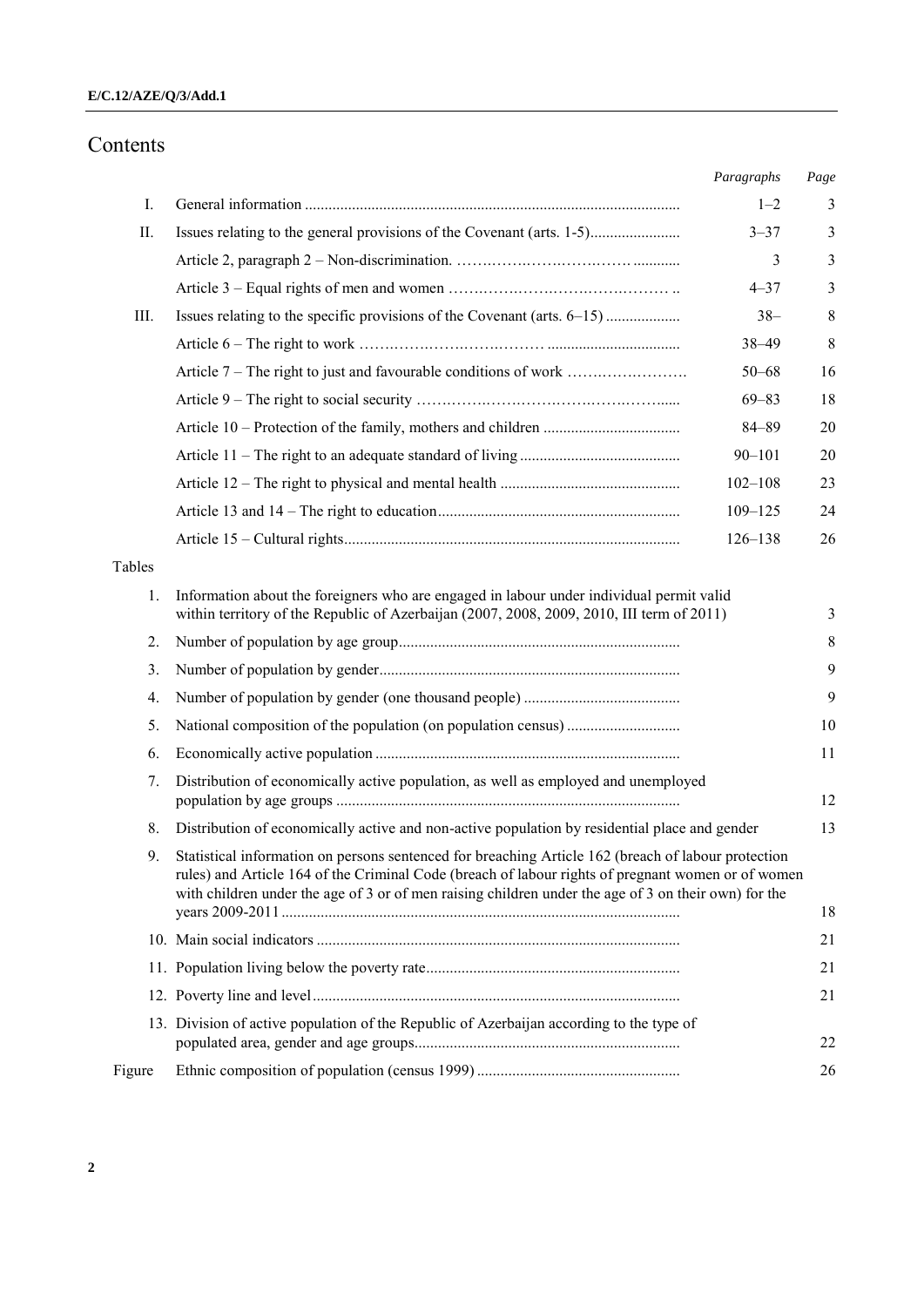## **I. General information**

1. Judgment of the Constitutional Court of the Republic of Azerbaijan on the conformity of the Articles 8.1 and 8.3 of the Law on the labour pensions to the Constitution (01/12/2010).

2. Judgment of the Constitutional Court as to the interpretation of the Article 49 of the Constitution (21/10/2005).

## **II. Issues relating to the general provisions of the Covenant (arts. 1-5)**

## **Article 2, paragraph 2 – Non-discrimination**

Table 1

**Information about the foreigners who are engaged in labour under individual permit valid within territory of the Republic of Azerbaijan (2007, 2008, 2009, 2010, III term of 2011)**

| For the end of the year     | total |
|-----------------------------|-------|
| 2007                        | 1667  |
| 2008                        | 4367  |
| 2009                        | 5784  |
| 2010                        | 8708  |
| For end of III term of 2011 | 9557  |

3. Ethnic minorities of the country enjoy all the labour rights set forth in the legislation without any discrimination. There is no special statistical information regarding the implementation of labour rights of ethnic minorities provided by the State Statistical Committee.

## **Article 3 – Equal rights of men and women**

4. One of the reasons of women's role in social, political and public life of country is a traditional stereotype about women's role in family. This kind of situation requires new approach in national gender strategy.

5. Government is aware of this problem and in order to remove all obstacles for providing equal opportunities for men and women tries to use all its potential. Therefore, government focuses on good education which eliminates gender stereotypes for decreasing discrimination in business and work.

6. If we consider that gender stereotypes arise from childhood, it will be unacceptable to allow arising of these negative stereotypes.

7. Wrong opinions about gender and gender stereotypes are avoided in programs and tutorials. Some stereotypes about hindering women's development, welfare and career are prevented in tutorials and other educational materials which are affirmed by the Ministry of Education of the Republic of Azerbaijan.

8. The Convention on the Elimination of All Forms of Discrimination against Women is presented and disseminated by the State Committee for Family, Woman and Children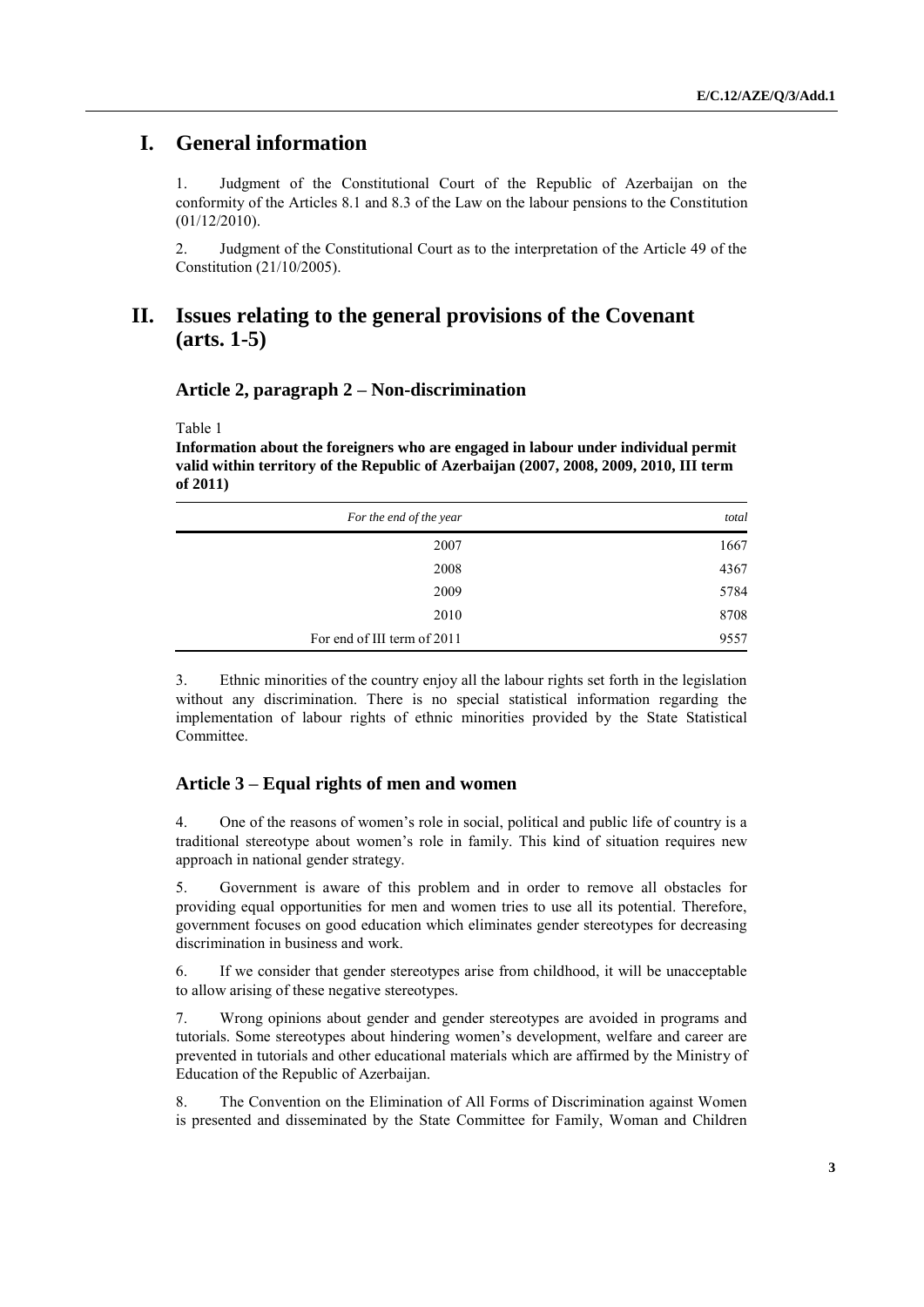Affairs. Analysis of stereotypes and problems arising from their negative affection of women's rights is included to these programs.

9. Lectures were organized at some schools and universities in the subject of "Protection and development of national-spiritual values" in 2007, and "Development of wisdom and principle of humanism of youth" in 2011. It was arranged with the support of the United Nations Population Fund and the Centre of Gender Research which operates at Western University of the Republic of Azerbaijan.

10. A video clip about women's rights in the framework of the Project "Against the violence against woman in XXI century" was prepared by the support of the Haydar Aliyev Foundation together with the United Nations Population Fund and it was shown in the regions via television and also at schools.

11. "Don't take my childhood", "50 questions 50 answers" and "Gender Equality" booklets were published and handed out at schools and universities.

12. Role of mass media is great in the forming of values. State can contribute to creating endurable family structure and preservation of values by solving issues of gender stereotypes.

13. Taking into account the strong influence of mass media to public opinion, they cooperate with the State Committee for Family, Woman and Children Affairs in order to avoid gender stereotypes and gender discrimination in press. Programs were published about some well-known women via mass media. Their personal achievements help to struggle against gender stereotypes.

14. Accepting the important role of the communities in abolishment of gender stereotypes, the State Committee for Family, Woman and Children Affairs organized several events in this topic. For instance, Round Table on "Gender aspects and role of communities in tolerant society" (in 2009), International Conference on "A woman in Islamic world: traditional values and modernity (in 2009), International Round Table on the topic of "Woman in Islam: achievements and problems" (in 2010), Round Table on "Role of mass media in elimination of gender stereotypes formed in society" (in 2010).

15. Under conditions of improvement of market relations, desire of women to compete with men at the same level and confirm themselves in new labour relations with their work ability, potential and skills in the labour market, cause them to be represented much more in management, business and administrative positions in organizations.

16. Article 25 of the Constitution of The Republic of Azerbaijan adopted on November 12, 1995, defines the right to equality, ensures equality of rights and liberties regardless of gender and prohibits restricting human and civil rights and liberties depending on gender. As a result, principle of equality of women and men in every area of life is comprehensively designated in the legislation of the republic.

17. After the independence, the Republic of Azerbaijan ratified almost all the fundamental documents on defence of woman rights.

18. Among the international norms, the Convention on the Elimination of All Forms of Discrimination against Women adopted by the General Assembly of the United Nations in 1979, the ILO (International Labour Organization) Convention No. 100 concerning Equal Remuneration for Men and Women Workers for Work of Equal Value, the Convention No. 111 concerning Discrimination in Respect of Employment and Occupation, the Convention No. 183 concerning the Revision of the Maternity Protection Convention (Revised) assume great importance. Reports on implementation of commitments arising out from these international documents, are prepared and submitted to the relevant international organizations.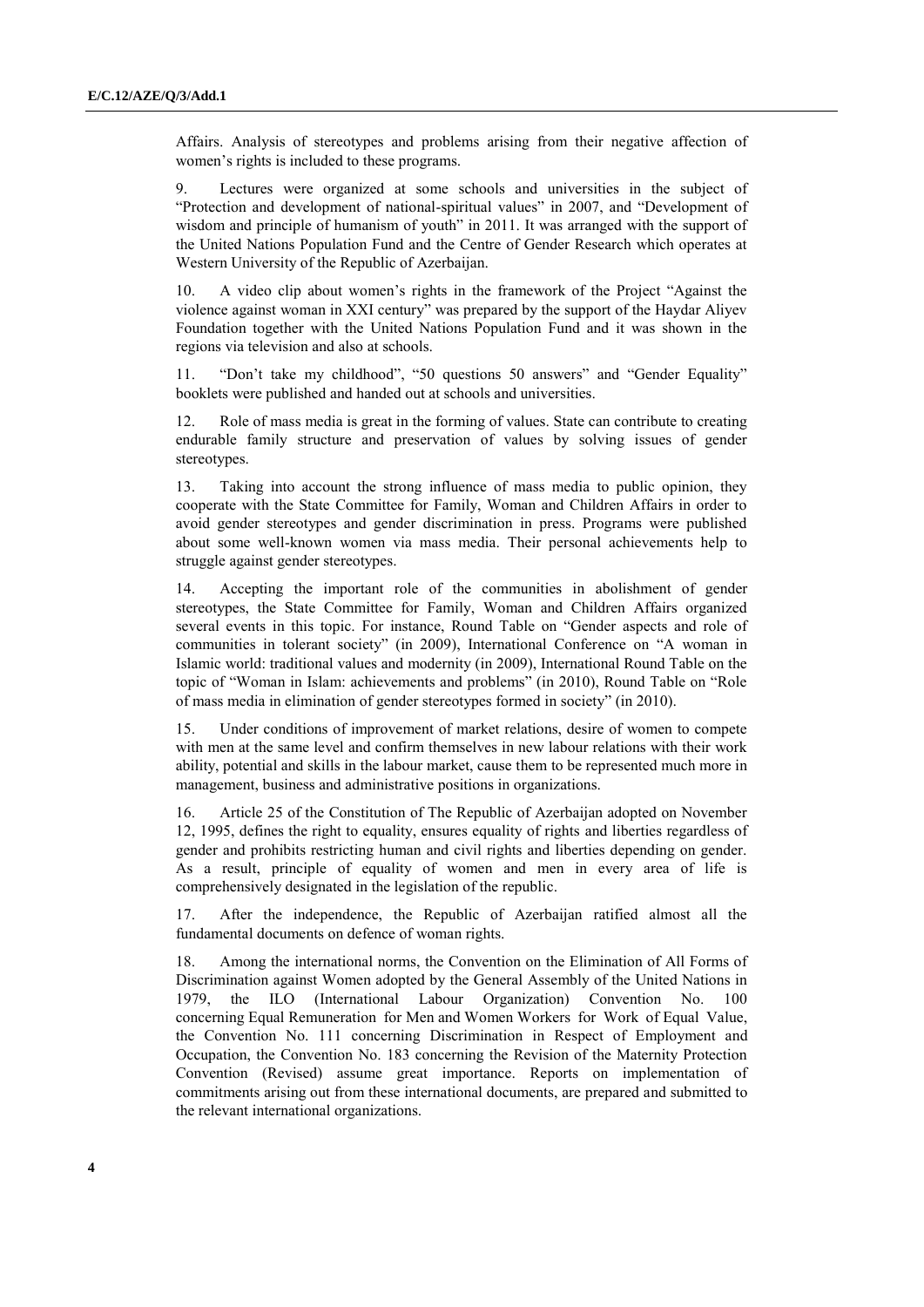19. According the Article 16 of the Labour Code of the Republic of Azerbaijan that came into force on June 1, 1999, it is strictly forbidden to discriminate among the employees for their citizenship, gender, race, religion, nationality, language, residential place, property status, public and social origin, age and marital status, faith, political views, membership of trade unions or other social unions, official position as well as occupational features, professional competence and other factors that is not related to results of labour, directly or indirectly specifying of privileges or concessions based on such factors, and limiting rights in labour relations. Employer or other individual allowing discriminations designated by the first part of this article within labour relations, bears responsibility specified by the legislation. Employee exposed to discrimination, can apply to the court with the claim of restoration of his/her rights.

20. Moreover, labour legislation of the Republic of Azerbaijan is established under the principle of labour facilitation by making concessions, privileges and additional safeguards considering women's physiological characteristics and performing their family responsibilities in the sphere of using of woman labour. Provision of concessions, privileges and additional safeguards to women, the disabled and other persons who is under 18 and has special need for social protection in labour relations, is not considered as discrimination.

21. It is defined as one of the fundamental directions of the state policy on employment sphere, to provide equal opportunities to implement right to choose labour and employment for each citizen regardless of their race, nationality, religion, language, gender, marital status, public and social origin, residential place, property status, faith, membership of political parties, trade unions and other social unions independently by the Article 6.2.1 of the "Law of the Republic of Azerbaijan on Employment" dated on July 2, 2001 that determines legal, economic and organizational bases of the state policy as well as state guarantees in labour sphere of the citizens and on sphere of social protection of the unemployed.

22. For the purpose of provision of employment, improvement of social protection of the citizens who have special needs for social protection and the citizens who have difficulties finding job, the government intended additional guarantees for such citizens by creating additional jobs and specialized institutions, organizations (as well as institutions and organizations for employment of the persons with disabilities), by organizing training on special programs, taking other measures under the Article 9 of the "Law of the Republic of Azerbaijan on Employment".

23. Category of the citizens who have special needs for social protection and who have difficulties finding job, includes the youth under 20, parents with single or many children, who bring up the minors, women bringing up the disabled children, persons who are two year younger than retirement age, the disabled, citizens who are released from the jails, internally displaced persons, war veterans, martyr's family.

24. Regarding the discrimination in labour activity, duties of employer are specified in the Article 7 - Duties of Employer on Labour Activity of the "Law of the Republic of Azerbaijan on the guarantees of gender equality" dated on October 10, 2006. It is specified that the employer shall provide equality of men and women in labour activity and shall perform the following items:

(a) To show the same approach and create equal opportunities for the employees in case of recruitment, procurement, improving of vocational training, and demission regardless of their gender;

(b) To create same conditions for the employees engaging in the same activity regardless of their gender;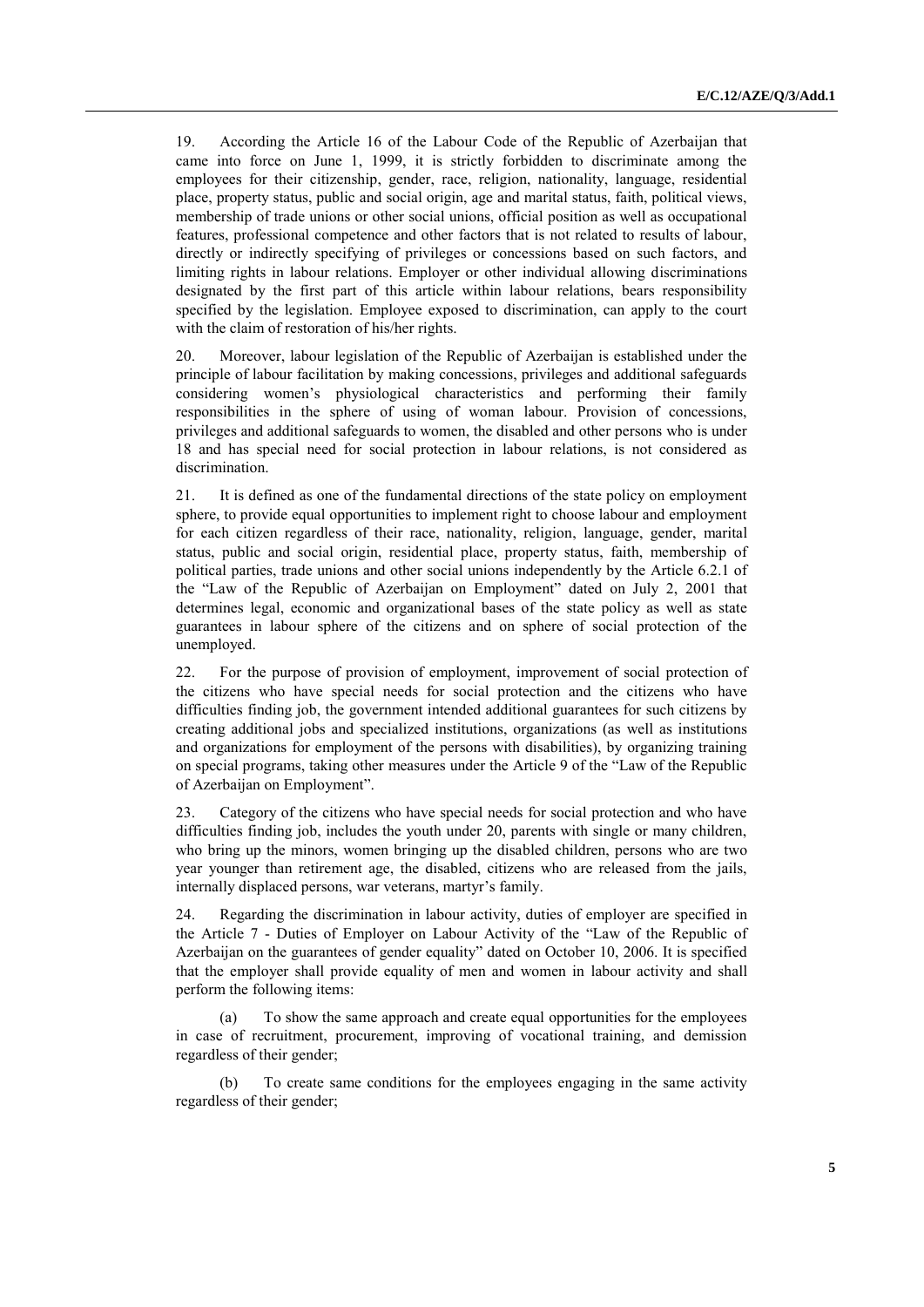(c) Not to implement different approach for the employees for the same violation regardless of their gender;

(d) To take proper measures to prevent gender discrimination and sexual harassment.

25. According the Article 8, "Duties of Employer on Prevention of Sexual Discrimination", in case the employer shows different approach to men and women during procurement, improvement of vocational training, acquiring new qualifications, improvement of skills and assessment of work quality, the employer shall substantiate that such different approach is not related to sexual belonging if requested by the employee. A person whose job application is rejected preserves right to require written explanation from the employer about education, vocational training, experience, vocational characteristics and other advantages of person of opposite sex who is recruited in comparison.

26. According the Article 9, "Equality on Remuneration" of the Law, salaries, premiums and other incentive payments shall be the same for employees who have the same professional degree, work in the same work conditions, conducted same valued activity regardless of their gender. In case salaries, premiums and other incentive payments are different, the employer shall substantiate that the difference in salary is not related to sexual belonging of the employee if requested by employee.

27. According the Article 15, "Guarantees of Gender Equality in economic and Social Relations", the state guarantees to provide equal opportunities for the implementation of property rights and engaging in entrepreneurial activity for men and women. The state guarantees to provide equal opportunities for men and women to implement their rights to social security, getting targeted state social assistance and other social benefits.

28. According to information of the State Statistical Committee for January 1, 2012, the population of the country was 9235.1 thousand increasing by 1.4% (124 thousand) in comparison with 2010. According to the primary information of the State Statistical Committee for July 1, 2012, the population was  $9235.1$  thousand. 53,0% of population of country residents in cities and 47,0% residents in villages, 49,6% was composed of males, 50,40% was composed of females in 2011. There are 1017 women for each 1000 men.

29. The share of women was 49.1% (2271.4 thousand) and share of men was 50.9% (2354.7 thousand) in economically active population in 2011 in the Republic of Azerbaijan. According to the official information, 4375.2 thousand of economically active population was engaged in economy in 2011. According to primary calculations, share of men was higher than that of women in number of employed population and it was relevantly 51.4%  $(2250,0)$  thousand) and 48,6 %  $(2125,0)$  thousand). 58.3% of unemployed population is women and 41.7% is men.

30. There are certain differences in employment structure of women and men depending on field of activity and economic sectors. Gender investigations show that number of women working for hire was higher than that of men in three types of activity, 55.2% higher in rendering social and medical services, 42.9% higher in education, 29% higher in recreation, entertainment and art in 2011.

31. In 2011 the unemployment rate among women decreased to 6.4% from 7.7% in comparison with 2005. The unemployment rate relevantly decreased to 4.4% from 7.5% among the men. 0.7% of the persons who obtained official unemployment status in 2011 were women and 0.9% of that was men. These indicators were relevantly 1.5% and 1.2% in comparison with 2005.

32. The Decree "on Implementation of the State Woman Policy in the Republic of Azerbaijan" was signed by the President of the Republic of Azerbaijan in March, 2011. This Decree as a statement of the policy to be implemented by the government agitates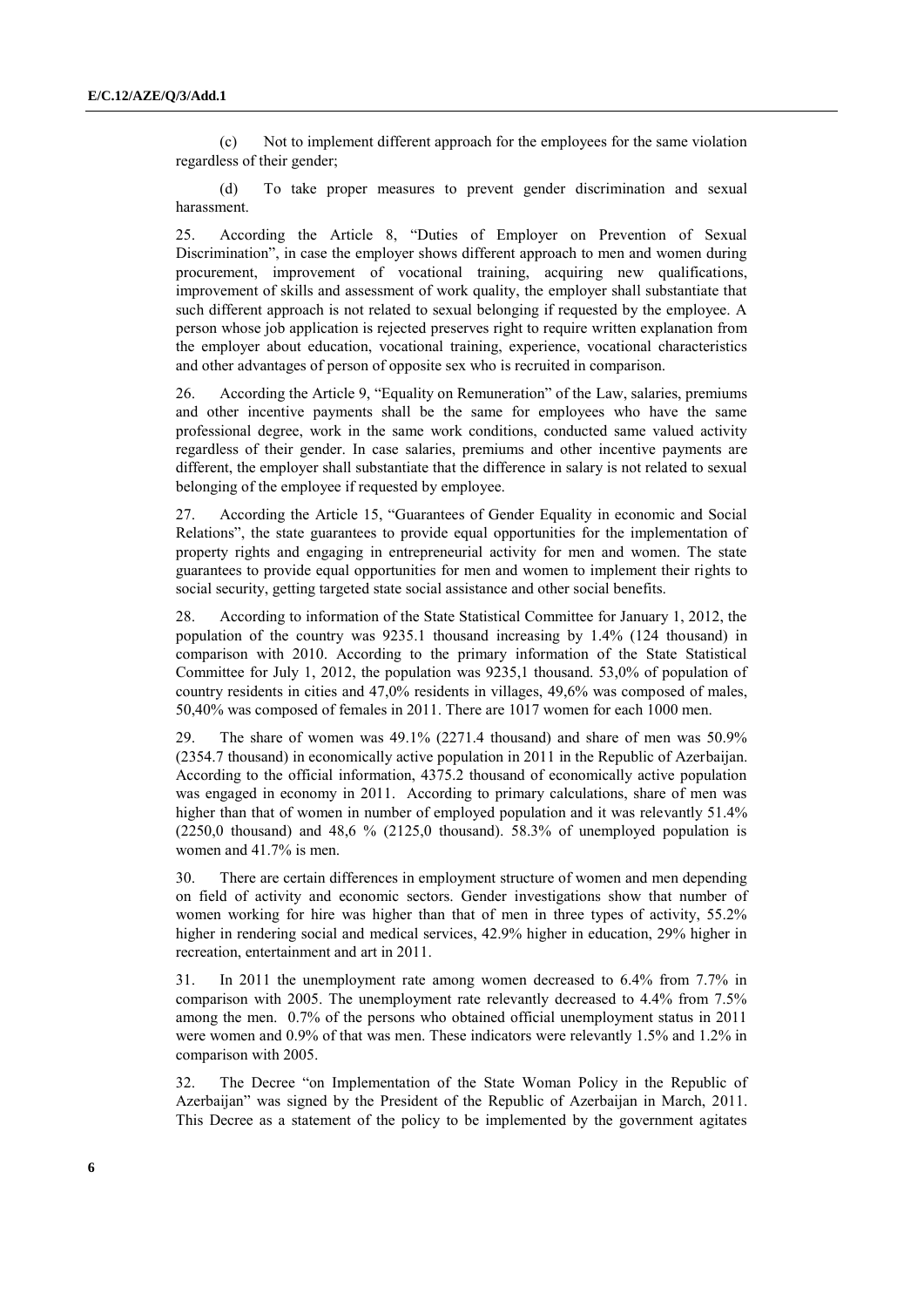consideration of gender equality in economic reforms, as well as provision of equal representation of women and men in decision-making in the governmental authorities.

33. Solutions of the problems of woman employment, provision of gender equality in this field are entirely included in "The Employment Strategy of the Republic of Azerbaijan (2006-2015)" confirmed by the Order of the President of the Republic of Azerbaijan numbered 1068 dated on October 26, 2005 and "The State Program (2007-2010) on Implementation of the Employment Strategy of The Republic of Azerbaijan" confirmed by the Order of the President of the Republic of Azerbaijan numbered 2167 dated on May 15, 2007. The State Program was successfully implemented.

34. Solutions in woman employment, provision of gender equality in this field, is processed by "The State Program for 2011-2015 on Implementation of The Employment Strategy of the Republic of Azerbaijan" confirmed by the Order of the President of The Republic of Azerbaijan numbered 1836 dated on November 15, 2011 in order to implement the second stage providing realization of the Strategy. Relevant measures are taken within the duties of the State Program on field of stimulation of demand for manpower and development of human capital, increasing of women competitiveness in labour market, development of business and self-employment among them, provision of vocational training and additional education of unemployed and job-hunting women, within the section of development of employment of socially vulnerable people groups, in the field of taking relevant steps for the purposes of supporting business activity, provision of vocational training and additional education of job-hunting women.

35. In November, 2006 "State Program (2006-2009) on Provision of Suitable Labour within Corporation with the International Labour Organization" was signed by tripartite delegation of the Republic of Azerbaijan and authorized representatives of ILO in Geneva. It is defined to organize special training programs, implementation of pilot projects improving self-employment among women, taking measures in the field of development of business activity of them within the project of joint activity plan together with Sub regional Bureau of the International Labour Organization for Eastern European and Central Asian Countries in order to perform the State Program.

36. The Republic of Azerbaijan joined the ILO Convention No. 156 concerning Equal Opportunities and Equal Treatment for Men and Women Workers: Workers with Family Responsibilities. The Convention applies to men and women patronizing children and other close relatives, and performing family responsibilities. The Convention, through its national policy, defines realization of payable labour activity by the persons who have family responsibilities and necessity of regularly performing of vocational and family duties without discrimination. As a performance of provisions of the Convention, relevant measures are taken for free choice of labour of employees having family responsibilities, provision of rights in the field of employment and social security of them considering their needs.

37. According to the provisions of the Article 8 (right to protection of motherhood of working women) and the Article 20 (equal opportunity and equal behaviour in employment and choosing of activity type without gender discrimination) of the European Social Charter, bill on amendments to the Labour Code of the Republic of Azerbaijan reviewing elimination of prohibition for implementations of woman labour especially in works with hard and dangerous work conditions, as well as underground tunnels, pits and other underground works, was prepared and submitted to the relevant authorities. Restrictions were defined only for pregnant women and mothers feeding infants in such conditions by the bill.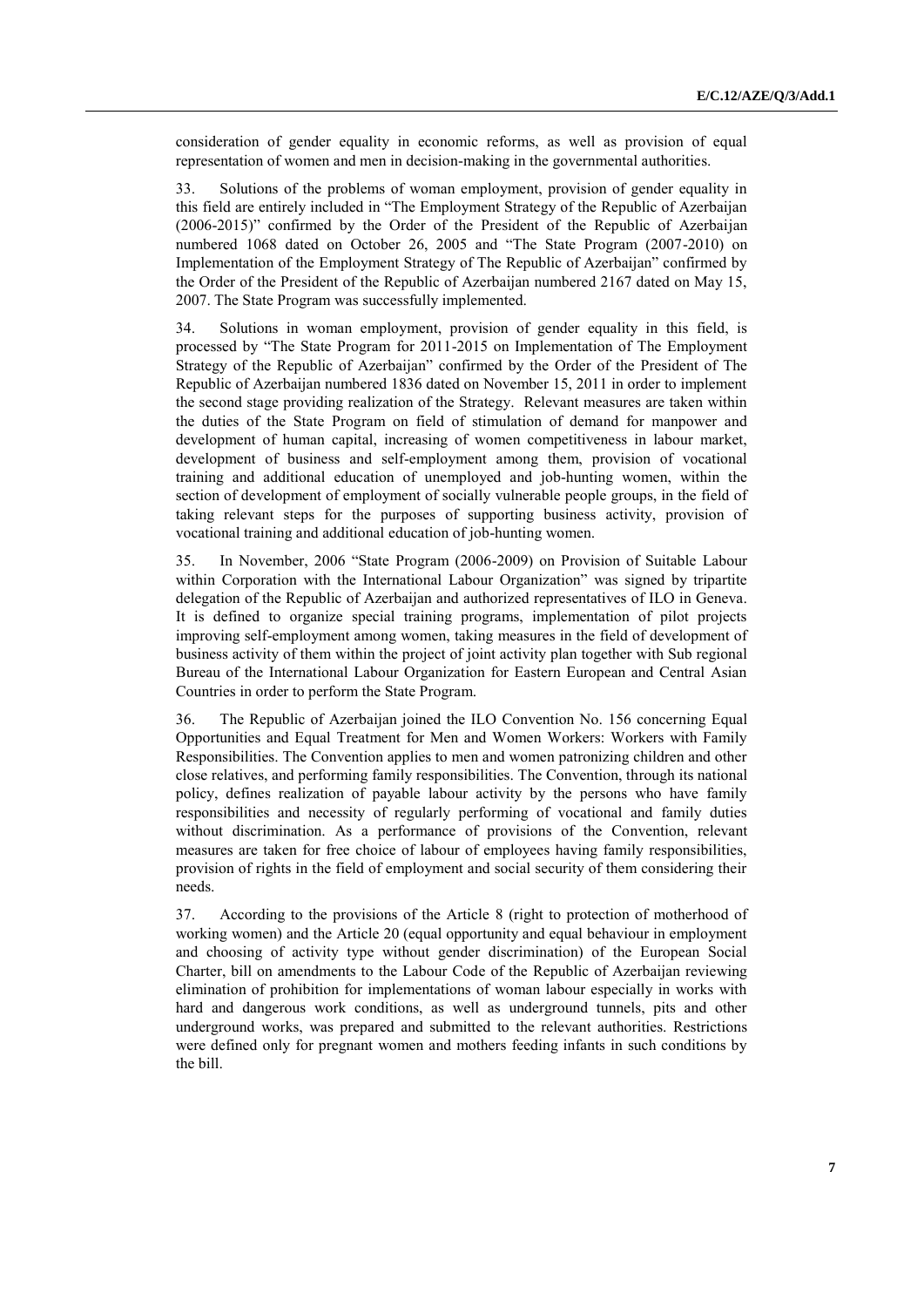# **III. Issues relating to the specific provisions of the Covenant (arts. 6–15)**

## **Article 6 – The right to work**

38. For January 1, 2012 economically active population of the country is 4626.1 thousand and employed population is 4375.2 thousand. Persons working for hire are 1381.1 in the composition of employed population.

39. Economically active population was 4634.1 for July 1, 2012 and 4388.6 of them is engaged in different areas of economic and social sectors.

40. Average number of persons working for hire was 1368.8 thousand, as well as it was 848.9 thousand in governmental and 519.9 thousand in non-governmental sector of economy for January-May, 2012.

41. During the last year it is observed that share of employees working in governmental sector is decreased related to the structural changes in economy and if this was 56.1% in 1995, it was 26.1% in 2011. At the same time, share of persons working in nongovernmental sector increased from 43.9% up to 73.9%.

42. The unemployment rate in our country was 6.0% in 2009, 5.6% in 2010, it was 5.4% for January 1, 2012 and 5.3% for July 1, 2012.

43. At the same time, we declare that the information on national composition of the population through the population census in 2009 was not provided by the State Statistical Committee.

Table 2

#### **Number of population by age group** (for the beginning of year, thousand people)

| Age groups                | 1990   | 1995   | 2000   | 2005   | 2010   | 2011   | 2012   |
|---------------------------|--------|--------|--------|--------|--------|--------|--------|
| <b>Total</b>              | 7131,9 | 7643,5 | 8032,8 | 8447,4 | 8997,6 | 9111,1 | 9235,1 |
| As well as by age groups: |        |        |        |        |        |        |        |
| $0 - 4$                   | 861,0  | 824,4  | 730,1  | 572,7  | 670,1  | 712,5  | 765,2  |
| $5-9$                     | 786,4  | 871,2  | 889,8  | 731,7  | 634,8  | 626,1  | 623,0  |
| $10 - 14$                 | 699,5  | 791,5  | 925,7  | 893,7  | 725,8  | 693,8  | 664,3  |
| 15-19                     | 681,8  | 683,8  | 806,4  | 927,6  | 905,2  | 875,6  | 844,4  |
| 20-24                     | 691,9  | 644,2  | 657,7  | 809.9  | 939,2  | 946,2  | 944,6  |
| 25-29                     | 702,9  | 664,4  | 623.9  | 661,5  | 819.9  | 843,2  | 873,0  |
| 30-34                     | 591,4  | 689,2  | 666,2  | 625,2  | 684,4  | 712,8  | 736,5  |
| 35-39                     | 419,3  | 585,5  | 688,1  | 666,1  | 624,9  | 618,3  | 626,4  |
| 40-44                     | 272,5  | 449,9  | 584,1  | 684,4  | 664,6  | 663,3  | 653,1  |
| 45-49                     | 223,0  | 250,5  | 370,1  | 577,5  | 680,1  | 674,1  | 670,4  |
| 50-54                     | 358,3  | 205,6  | 229,1  | 363,5  | 555,8  | 600,9  | 629,5  |
| 55-59                     | 273,4  | 312,6  | 175,3  | 223,1  | 348,1  | 372,6  | 407,2  |
| 60-64                     | 229,3  | 253,3  | 266,8  | 163,1  | 209,7  | 244,2  | 266,2  |
| 65-69                     | 120,7  | 188,1  | 192,8  | 237,8  | 138,5  | 120,7  | 122,9  |
| 70-74                     | 74,6   | 96,5   | 123,4  | 158,0  | 195,0  | 194,0  | 181,3  |
| 75-79                     | 68,8   | 52,6   | 52,5   | 93,5   | 116,4  | 119,7  | 131,0  |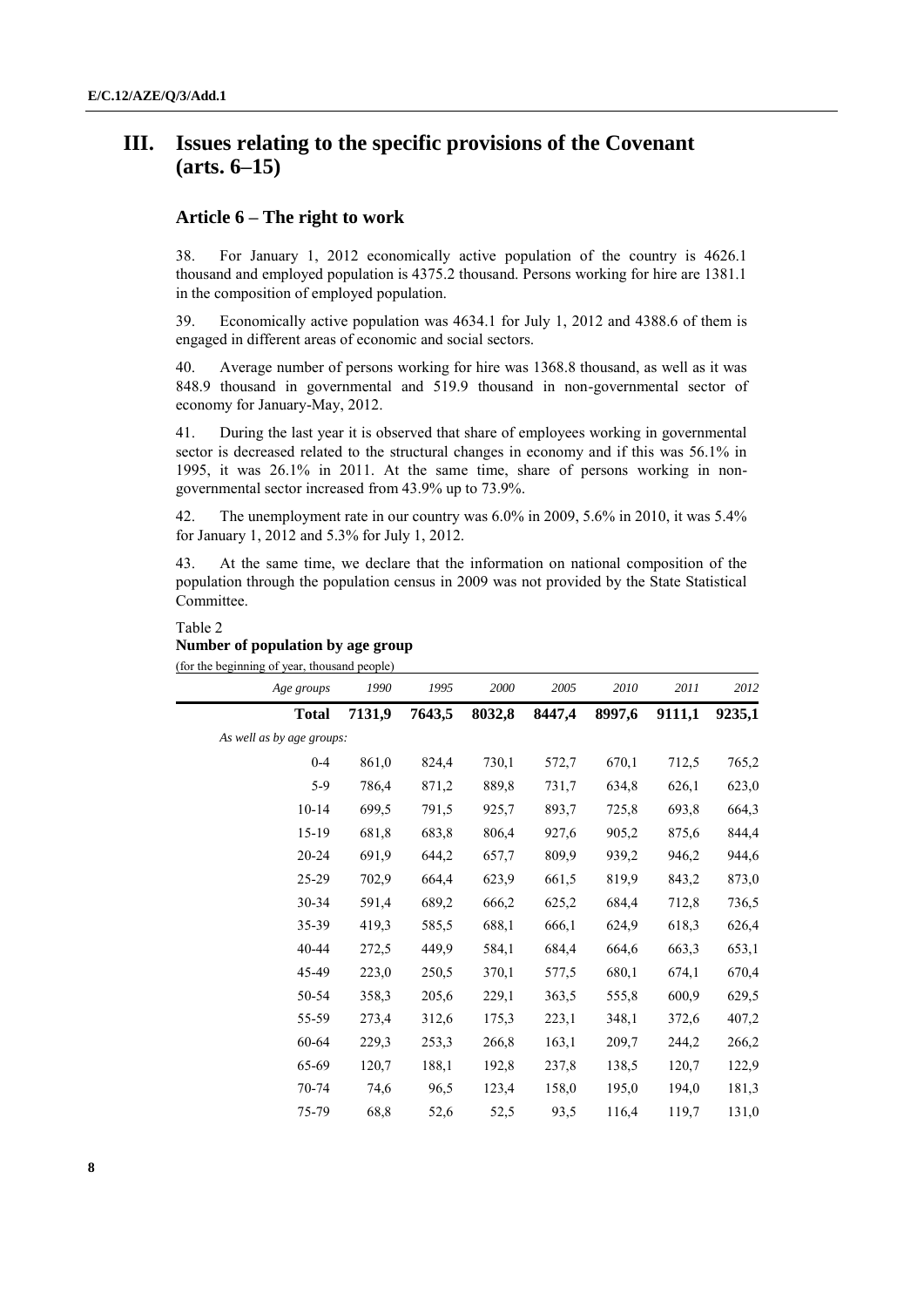| 80 and higher 77,1 80,2 50,8 58,1 85,1 93,1                                       |  |  |  | 96.1 |
|-----------------------------------------------------------------------------------|--|--|--|------|
| Work ability by age <sup>1</sup> 3941,0 4176,7 4777,4 5502,5 6167,9 6285,9 6395,7 |  |  |  |      |

<sup>1)</sup> Men 16-59 years old, women 16-54 years old in 1990, 1995; men 15-60, women 15-55 in 2000; men 15-61, women 15-56 in 2005-2010; men 15-61.5, women 15-56.5 in the beginning of 2011; men 15-62, women 15-57 in the beginning of 2012.

#### Table 3 **Number of population by gender**

*(one thousand people)1)*

|       | Number of             | As well as: |        | Entire population, by percent |       | Number of             |  |
|-------|-----------------------|-------------|--------|-------------------------------|-------|-----------------------|--|
| Years | population<br>- total | men         | women  | men                           | women | women per<br>1000 men |  |
| 2000  | 8032,8                | 3927,0      | 4105,8 | 48,9                          | 51,1  | 1045,5                |  |
| 2001  | 8114,3                | 3972,0      | 4142,3 | 49,0                          | 51,0  | 1042,9                |  |
| 2002  | 8191,4                | 4015,0      | 4176,4 | 49,0                          | 51,0  | 1040,2                |  |
| 2003  | 8269,2                | 4058,0      | 4211,2 | 49,1                          | 50,9  | 1037,8                |  |
| 2004  | 8349,1                | 4102,2      | 4246,9 | 49,1                          | 50,9  | 1035,3                |  |
| 2005  | 8447,4                | 4156,2      | 4291,2 | 49,2                          | 50,8  | 1032,5                |  |
| 2006  | 8553,1                | 4213,5      | 4339,6 | 49,3                          | 50,7  | 1029,9                |  |
| 2007  | 8666,1                | 4274,9      | 4391,2 | 49,3                          | 50,7  | 1027,2                |  |
| 2008  | 8779,9                | 4336,8      | 4443,1 | 49,4                          | 50,6  | 1024,5                |  |
| 2009  | 8922,4                | 4414,4      | 4508,0 | 49,5                          | 50,5  | 1021,2                |  |
| 2010  | 8997,6                | 4455,5      | 4542,1 | 49,5                          | 50,5  | 1019,4                |  |
| 2011  | 9111,1                | 4517,1      | 4594,0 | 49,6                          | 50,4  | 1017,0                |  |
| 2012  | 9235,1                | 4583,5      | 4651,6 | 49,6                          | 50,4  | 1014,9                |  |

<sup>1</sup>)Information of 2009 is indicated according to population census, information on the remaining years is indicated according to the beginning of the year.

| Table 4                                                            |  |
|--------------------------------------------------------------------|--|
| Number of population by gender (one thousand people) <sup>1)</sup> |  |

|       | Number of             | As well as: |        | Entire population, by percent |       | Number of             |
|-------|-----------------------|-------------|--------|-------------------------------|-------|-----------------------|
| Years | population<br>- total | men         | women  | men                           | women | women per<br>1000 men |
| 2000  | 8032,8                | 3927,0      | 4105,8 | 48,9                          | 51,1  | 1045,5                |
| 2001  | 8114,3                | 3972,0      | 4142,3 | 49,0                          | 51,0  | 1042,9                |
| 2002  | 8191,4                | 4015,0      | 4176,4 | 49,0                          | 51,0  | 1040,2                |
| 2003  | 8269,2                | 4058,0      | 4211,2 | 49,1                          | 50,9  | 1037,8                |
| 2004  | 8349,1                | 4102,2      | 4246,9 | 49,1                          | 50,9  | 1035,3                |
| 2005  | 8447.4                | 4156,2      | 4291,2 | 49,2                          | 50,8  | 1032,5                |
| 2006  | 8553.1                | 4213,5      | 4339,6 | 49,3                          | 50,7  | 1029,9                |
| 2007  | 8666,1                | 4274,9      | 4391,2 | 49,3                          | 50,7  | 1027,2                |
| 2008  | 8779,9                | 4336,8      | 4443,1 | 49,4                          | 50.6  | 1024,5                |
| 2009  | 8922,4                | 4414,4      | 4508,0 | 49,5                          | 50.5  | 1021,2                |
| 2010  | 8997,6                | 4455,5      | 4542,1 | 49,5                          | 50.5  | 1019,4                |
| 2011  | 9111,1                | 4517,1      | 4594,0 | 49,6                          | 50,4  | 1017,0                |
| 2012  | 9235,1                | 4583,5      | 4651,6 | 49,6                          | 50,4  | 1014,9                |

<sup>1)</sup> Information of 2009 is indicated according to population census, information on the remaining years is indicated according to the beginning of the year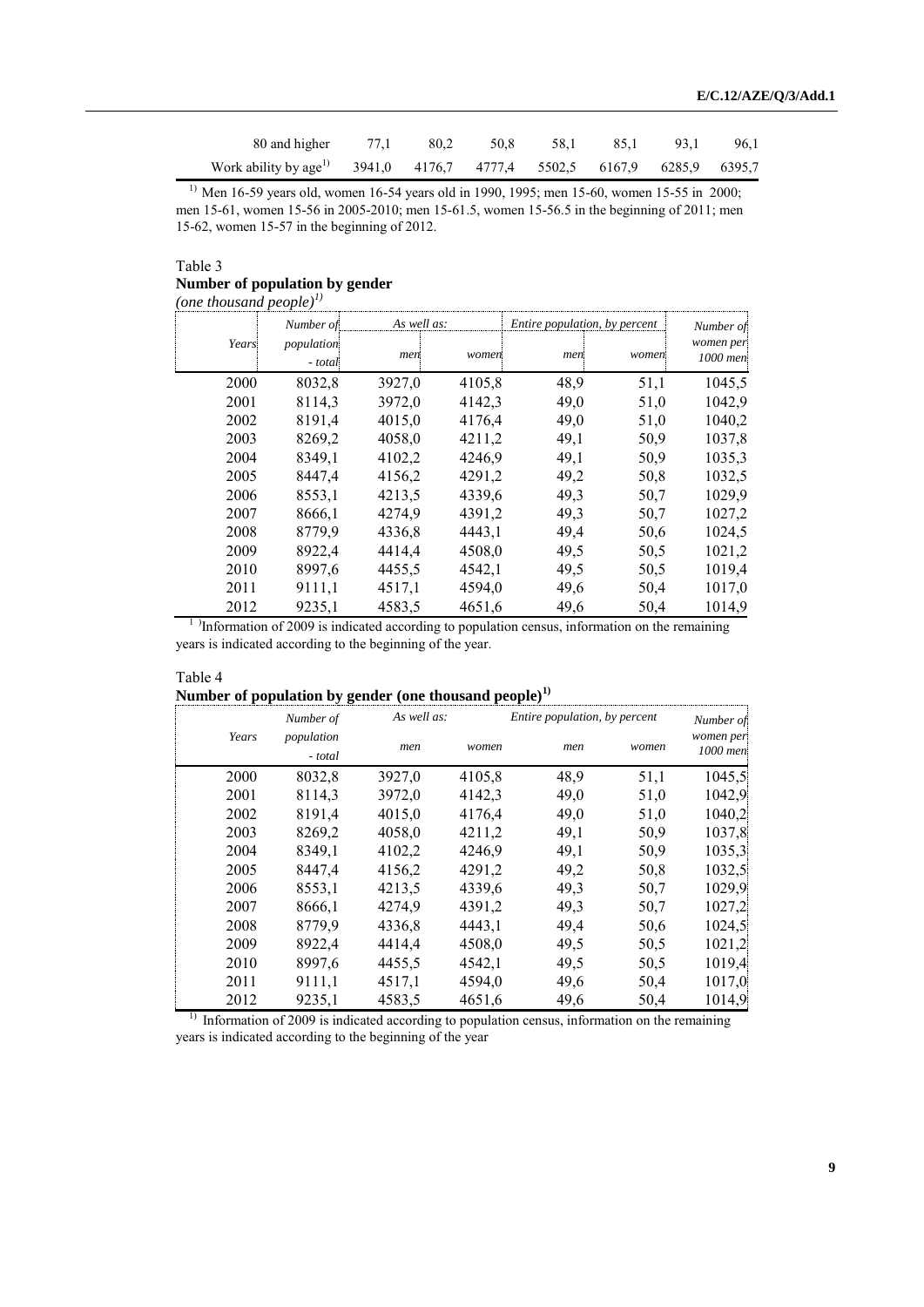# Table 5

**National composition of the population (on population census)1)**

|                                   |          |          | One thousand people |        |          | According to final, by percentage |       |        |
|-----------------------------------|----------|----------|---------------------|--------|----------|-----------------------------------|-------|--------|
| National composition              | 1979     | 1989     | 1999                | 2009   | 1979     | 1989                              | 1999  | 2009   |
| Number of the<br>population-total | 6026,5   | 7021,2   | 7953,4              | 8922,4 | 100,0    | 100,0                             | 100,0 | 100,0. |
| As well as:                       |          |          |                     |        |          |                                   |       |        |
| Azerbaijanis                      | 4708,8   | 5805,0   | 7205,5              | 8172,8 | 78,1     | 82,7                              | 90,6  | 91,6   |
| Lezgins                           | 158,1    | 171,4    | 178,0               | 180,3  | 2,6      | 2,4                               | 2,2   | 2,0    |
| Armenians                         | 475,5    | 390,5    | 120,7               | 120,3  | 7,9      | 5,6                               | 1,5   | 1,3    |
| Russians                          | 475,3    | 392,3    | 141,7               | 119,3  | 7,9      | 5,6                               | 1,8   | 1,3    |
| Talysh                            | $\ldots$ | 21,2     | 76,8                | 112,0  | $\ldots$ | 0,3                               | 1,0   | 1,3    |
| Avars                             | 36,0     | 44,1     | 50,9                | 49,8   | 0,6      | 0,6                               | 0,6   | 0,6    |
| Turks                             | 7,9      | 17,7     | 43,4                | 38,0   | 0,1      | 0,2                               | 0,5   | 0,4    |
| Tatars                            | 31,4     | 28,6     | 30,0                | 25,9   | 0, 5     | 0,4                               | 0,4   | 0,3    |
| Tats                              | 8,9      | 10,2     | 10,9                | 25,2   | 0,14     | 0,14                              | 0,13  | 0,3    |
| Ukrainians                        | 26,4     | 32,3     | 29,0                | 21,5   | 0,4      | 0, 5                              | 0,4   | 0,3    |
| <b>Tschurs</b>                    | 8,5      | 13,3     | 15,9                | 12,3   | 0,1      | 0,2                               | 0,2   | 0,1    |
| Georgians                         | 11,4     | 14,2     | 14,9                | 9,9    | 0,2      | 0,2                               | 0,2   | 0,1    |
| Jews                              | 35,5     | 30,8     | 8,9                 | 9,1    | 0,6      | 0,4                               | 0,1   | 0,1    |
| Kurds                             | 5,7      | 12,2     | 13,1                | 6,1    | 0,1      | 0,2                               | 0,2   | 0,1    |
| Grizes                            | $\ldots$ | $\ldots$ | $\ldots$            | 4,4    | $\cdots$ | $\cdots$                          |       | 0,04   |
| Udins                             | 5,8      | 6,1      | 4,1                 | 3,8    | 0,1      | 0,1                               | 0,05  | 0,04   |
| Khinaligs                         | $\ldots$ | $\cdots$ | $\ldots$            | 2,2    | $\ldots$ |                                   |       | 0,02   |
| Other nations                     | 31,3     | 31,3     | 9,6                 | 9,5    | 0,66     | 0,46                              | 0,12  | 0,1    |

<sup>1)</sup> Everyone defined his nationality and native language himself during population census. Nationality and native language of the children were written according to words of their mothers.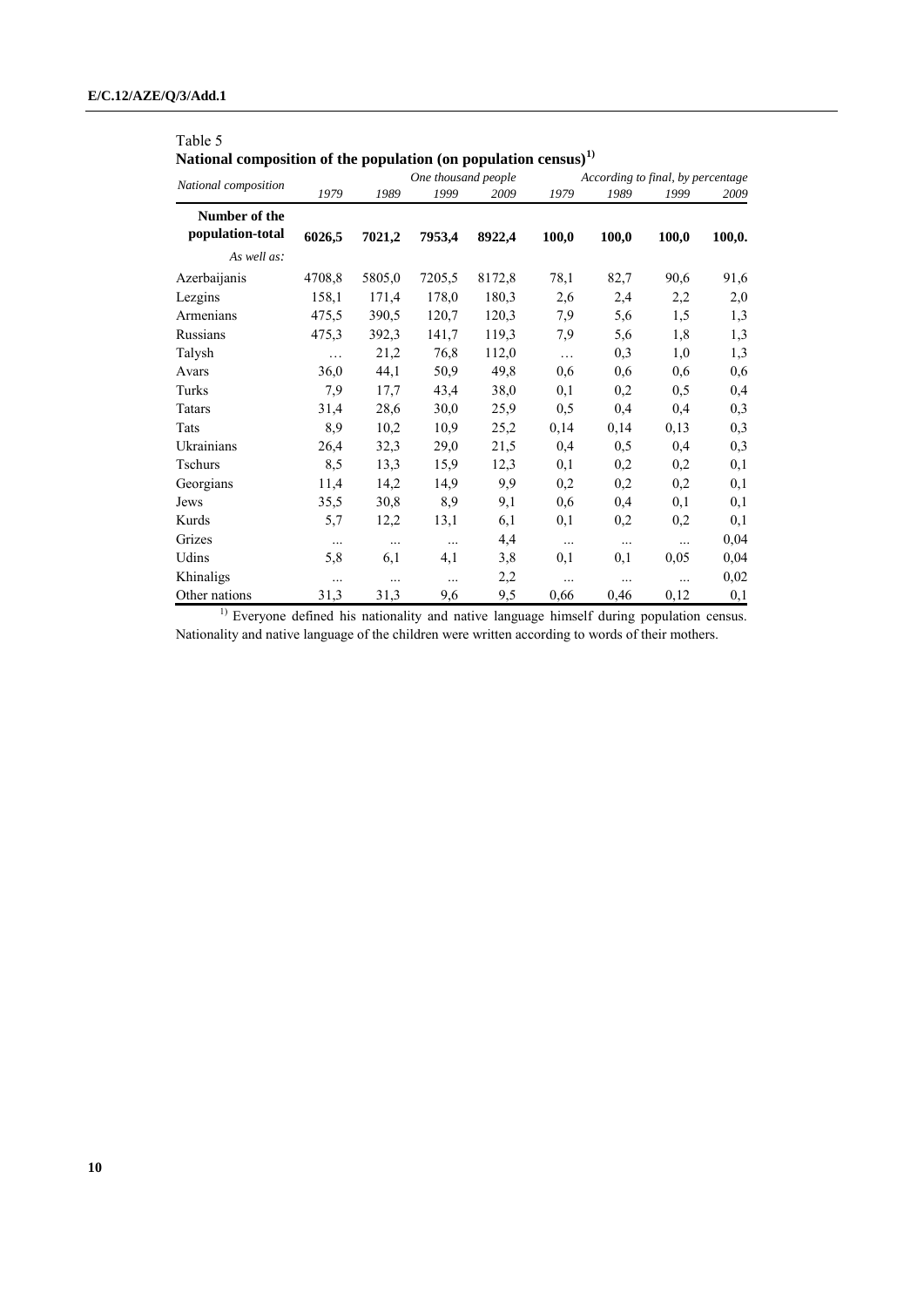#### Table 6 **Economically active population**

|                                                                                          | 2000   | 2003   | 2004   | 2005   | 2006   | 2007   | 2008   | 2009   | 2010   | 2011                  |
|------------------------------------------------------------------------------------------|--------|--------|--------|--------|--------|--------|--------|--------|--------|-----------------------|
| Number economically active                                                               |        |        |        |        |        |        |        |        |        |                       |
| population – total, one                                                                  |        |        |        |        |        |        |        |        |        |                       |
| thousand people1)                                                                        | 4370,2 | 4373,5 | 4365,6 | 4380,1 | 4402,0 | 4443,3 | 4477,7 | 4531,9 | 4587,4 | 4626.1                |
| men                                                                                      | 2263,0 | 2272,9 | 2265,1 | 2268,8 | 2283,4 | 2313,1 | 2315,8 | 2314,0 | 2329,7 | 2354.7                |
| women                                                                                    | 2107,2 | 2100,6 | 2100,5 | 2111,3 | 2118,6 | 2130,2 | 2161,9 | 2217,9 | 2257,7 | $2271.4$ <sup>*</sup> |
| Employed persons from total<br>number economically active<br>population – total, one     |        |        |        |        |        |        |        |        |        |                       |
| thousand people                                                                          | 3855,5 | 3972,6 | 4016.9 | 4062,3 | 4110.8 | 4162,2 | 4215,5 | 4271,7 | 4329,1 | 4375.2                |
| men                                                                                      | 2016.5 | 2066,7 | 2085,3 | 2104,7 | 2126,4 | 2149,2 | 2173,4 | 2199,8 | 2227,4 | $2250.2$ <sup>*</sup> |
| women                                                                                    | 1839,0 | 1905,9 | 1931,6 | 1957,6 | 1984,4 | 2013,0 | 2042,1 | 2071.9 | 2101,7 | $2125.2$ <sup>*</sup> |
| Unemployed2) - total, one                                                                |        |        |        |        |        |        |        |        |        |                       |
| thousand people                                                                          | 514,7  | 400,9  | 348,7  | 317,8  | 291,2  | 281,1  | 262,2  | 260,2  | 258,3  | 250.9                 |
| men                                                                                      | 246,5  | 206,2  | 179,8  | 164,1  | 157,0  | 163,9  | 142,4  | 114,2  | 102,3  | $104.7*$              |
| women                                                                                    | 268,2  | 194,7  | 168,9  | 153,7  | 134,2  | 117,2  | 119,8  | 146,0  | 156,0  | $146.2*$              |
| Among them:                                                                              |        |        |        |        |        |        |        |        |        |                       |
| Persons who got unemployed<br>status from authorities of<br>employment services - total, |        |        |        |        |        |        |        |        |        |                       |
| people                                                                                   | 43739  | 54365  | 55945  | 56343  | 53862  | 50651  | 44481  | 41100  | 38966  | 38330                 |
| men                                                                                      | 19283  | 25313  | 26669  | 27265  | 26323  | 25322  | 23608  | 23008  | 21979  | 21851                 |
| women                                                                                    | 24456  | 29052  | 29276  | 29078  | 27539  | 25329  | 20873  | 18092  | 16987  | 16479                 |
| Amon them:                                                                               |        |        |        |        |        |        |        |        |        |                       |
| Persons getting benefits for<br>unemployment - total, people 2768                        |        | 3111   | 3084   | 2087   | 2281   | 2523   | 2109   | 2721   | 87     | 1002                  |
| men                                                                                      | 1313   | 1808   | 1887   | 1316   | 1488   | 1655   | 1350   | 1871   | 70     | 671                   |
| women                                                                                    | 1455   | 1303   | 1197   | 771    | 793    | 868    | 759    | 850    | 17     | 331                   |

<sup>1)</sup> It was calculated considering all the unemployed according to methodology of the International Labour Organization in 2000-2010.

<sup>2)</sup> According to methodology of the International Labour Organization (persons with official unemployed status are included).

Note: Number of economically active population and employed population was precise under number of population being 15 years old and more according to results of population census held in 2009.

\* according primary calculations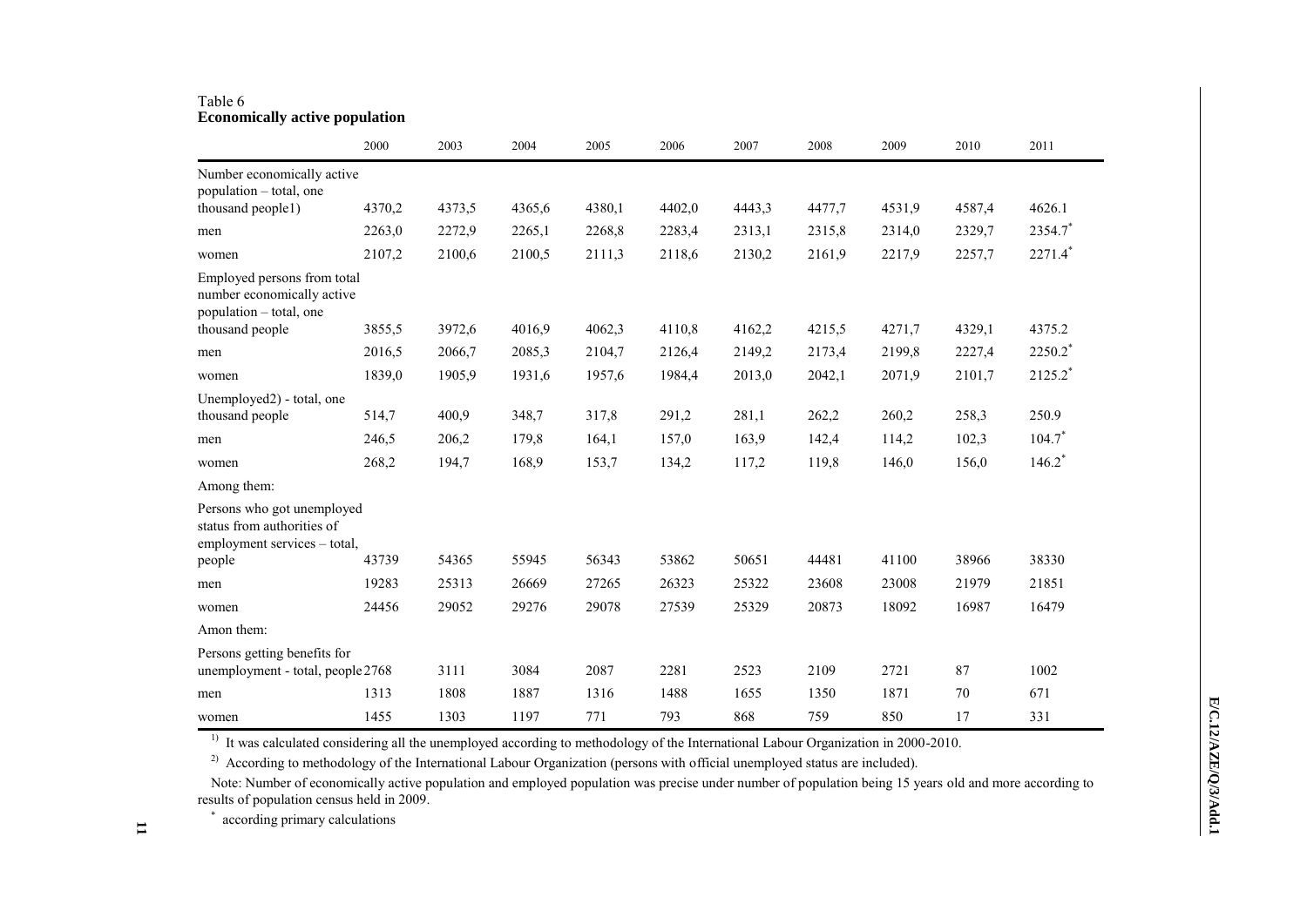## Table 7

**Distribution of economically active population, as well as employed and unemployed population by age groups**

|              |                     |                     | 2009       |                            |                          |                                  |                     |                     | 2010       |                     |        |                        |
|--------------|---------------------|---------------------|------------|----------------------------|--------------------------|----------------------------------|---------------------|---------------------|------------|---------------------|--------|------------------------|
|              | Economically active |                     | As well as |                            |                          |                                  | Economically active |                     | As well as |                     |        |                        |
|              | population          |                     |            | <i>Employed population</i> |                          | Unemployed population*population |                     |                     |            | Employed population |        | Unemployed population* |
| Age groups   | Total               | Women<br>among them | total      | Women<br>among them        | cəmi                     | Women<br>among them              | Total               | Women<br>among them | Total      | Women<br>among them | Total  | Women<br>among them    |
| <b>Total</b> | 4331787             | 2130336             | 4071595    | 1984356                    | 260192                   | 145980                           | 4587648             | 2258097             | 4329184    | 2102098             | 258464 | 155999                 |
| $15-19$      | 124744              | 84465               | 111881     | 75166                      | 12863                    | 9299                             | 131432              | 83156               | 102009     | 65284               | 29423  | 17872                  |
| $20 - 24$    | 499345              | 246239              | 421425     | 204132                     | 77920                    | 42107                            | 476321              | 291827              | 415097     | 259318              | 61224  | 32509                  |
| $25 - 29$    | 560137              | 251943              | 512160     | 231019                     | 47977                    | 20924                            | 634120              | 337774              | 588053     | 310206              | 46067  | 27568                  |
| 30-34        | 586427              | 293488              | 549788     | 267325                     | 36639                    | 26163                            | 613412              | 276137              | 586255     | 258307              | 27157  | 17830                  |
| 35-39        | 587669              | 311661              | 560788     | 297622                     | 26881                    | 14039                            | 567520              | 273158              | 548618     | 259583              | 18902  | 13575                  |
| 40-44        | 611690              | 295155              | 593197     | 286308                     | 18493                    | 8847                             | 610500              | 298040              | 594134     | 287498              | 16366  | 10542                  |
| 45-49        | 609118              | 299611              | 591535     | 286972                     | 17583                    | 12639                            | 594527              | 277712              | 574372     | 263826              | 20155  | 13886                  |
| 50-54        | 425587              | 209752              | 408594     | 199595                     | 16993                    | 10157                            | 541377              | 255567              | 515790     | 237657              | 25587  | 17910                  |
| 55-59        | 223099              | 86735               | 218256     | 84930                      | 4843                     | 1805                             | 288964              | 119472              | 275832     | 115165              | 13132  | 4307                   |
| 60-64        | 78486               | 38110               | 78486      | 38110                      | $\overline{\phantom{a}}$ | $\overline{\phantom{0}}$         | 94630               | 33719               | 94179      | 33719               | 451    |                        |
| $65+$        | 25485               | 13177               | 25485      | 13177                      |                          |                                  | 34845               | 11535               | 34845      | 11535               |        |                        |

Source: according to results of statistical examination regarding economically activeness of the population on relevant years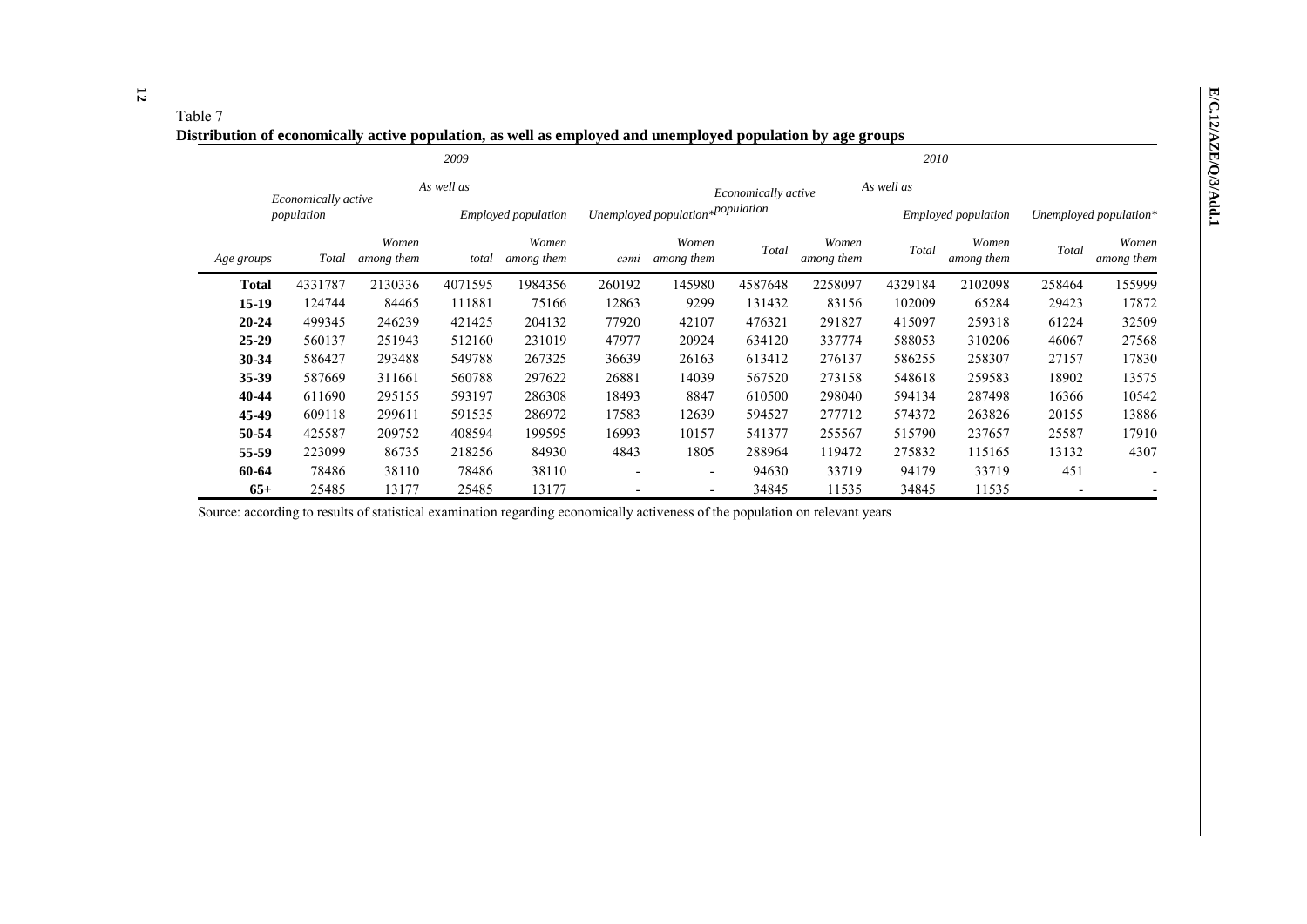|                  |                     |                            | 2009                                                                   |         |                     |                                     |  |
|------------------|---------------------|----------------------------|------------------------------------------------------------------------|---------|---------------------|-------------------------------------|--|
|                  | Economically active | As well as                 |                                                                        |         | Employment rate, by |                                     |  |
| Gender           | population, people  | <i>Employed population</i> | Economically non-active<br>population, people<br>Unemployed population |         | percentage          | Unemployment rate, by<br>percentage |  |
| City and village |                     |                            |                                                                        |         |                     |                                     |  |
| Total            | 4331787             | 4071595                    | 260192                                                                 | 2295739 | 94                  | 6                                   |  |
| men              | 2201451             | 2087239                    | 114212                                                                 | 998906  | 94,8                | 5,2                                 |  |
| women            | 2130336             | 1984356                    | 145980                                                                 | 1296833 | 93,1                | 6,9                                 |  |
| City             |                     |                            |                                                                        |         |                     |                                     |  |
| Total            | 2111715             | 1950307                    | 161408                                                                 | 1365179 | 92,4                | 7,6                                 |  |
| men              | 1063459             | 992407                     | 71052                                                                  | 603536  | 93,3                | 6,7                                 |  |
| women            | 1048256             | 957900                     | 90356                                                                  | 761643  | 91,4                | 8,6                                 |  |
| Village          |                     |                            |                                                                        |         |                     |                                     |  |
| Total            | 2220072             | 2121288                    | 98784                                                                  | 930560  | 95,6                | 4,4                                 |  |
| men              | 1137992             | 1094832                    | 43160                                                                  | 395370  | 96,2                | 3,8                                 |  |
| women            | 1082080             | 1026456                    | 55624                                                                  | 535190  | 94,9                | 5,1                                 |  |

| Table 8                                                                                       |
|-----------------------------------------------------------------------------------------------|
| Distribution of economically active and non-active population by residential place and gender |

*Source: according to results of statistical examination regarding economically activeness of the population on relevant years*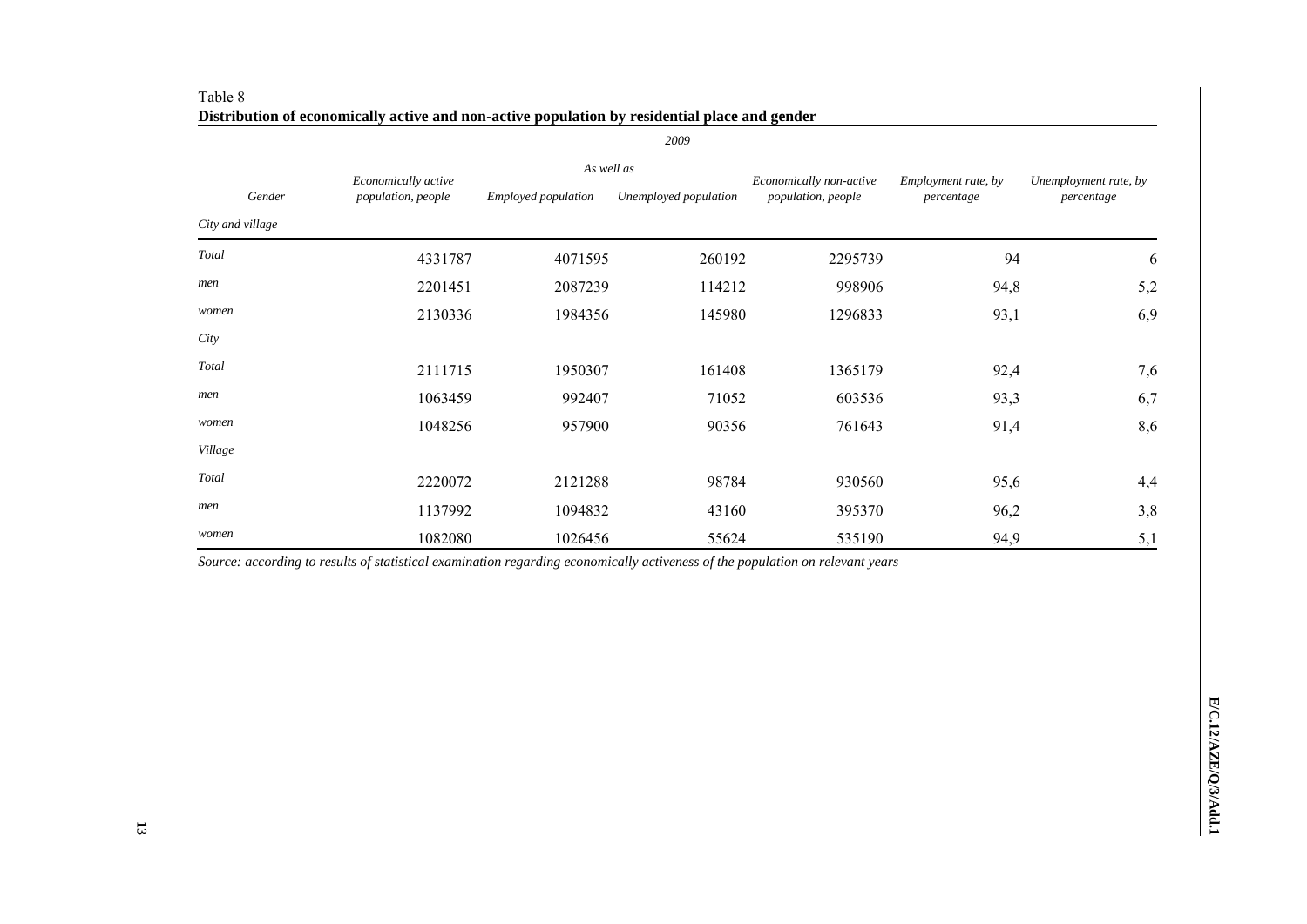|                  |                     |                            | 2010                  |                         |                     |                                     |  |
|------------------|---------------------|----------------------------|-----------------------|-------------------------|---------------------|-------------------------------------|--|
|                  | Economically active | As well as                 |                       | Economically non-active | Employment rate, by | Unemployment rate, by<br>percentage |  |
| Gender           | population, people  | <i>Employed population</i> | Unemployed population | population, people      | percentage          |                                     |  |
| City and village |                     |                            |                       |                         |                     |                                     |  |
| Total            | 4587648             | 4329184                    | 258464                | 2287744                 | 94,4                | 5,6                                 |  |
| men              | 2329551             | 2227086                    | 102465                | 1053776                 | 95,6                | 4,4                                 |  |
| women            | 2258097             | 2102098                    | 155999                | 1233968                 | 93,1                | 6,9                                 |  |
| City             |                     |                            |                       |                         |                     |                                     |  |
| Total            | 2468742             | 2325542                    | 143200                | 1184608                 | 94,2                | 5,8                                 |  |
| men              | 1256388             | 1197071                    | 59317                 | 533532                  | 95,3                | 4,7                                 |  |
| women            | 1212354             | 1128471                    | 83883                 | 651076                  | 93,1                | 6,9                                 |  |
| Village          |                     |                            |                       |                         |                     |                                     |  |
| Total            | 2118906             | 2003642                    | 115264                | 1103136                 | 94,6                | 5,4                                 |  |
| men              | 1073163             | 1030015                    | 43148                 | 520244                  | 96,0                | 4,0                                 |  |
| women            | 1045743             | 973627                     | 72116                 | 582892                  | 93,1                | 6,9                                 |  |

*Source: according to results of statistical examination regarding economically activeness of the population on relevant years*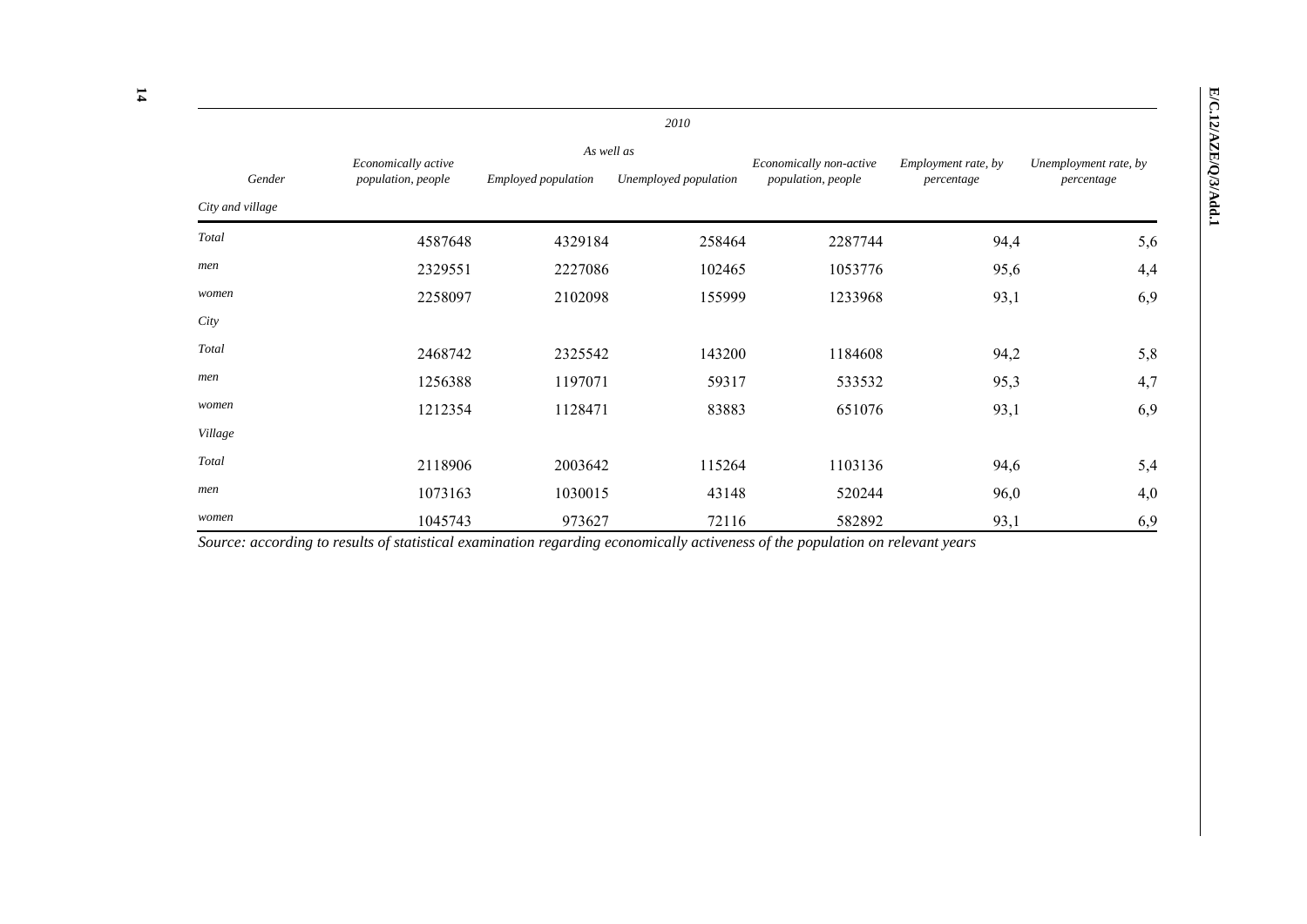44. For the purpose of provision of employment, improvement of social protection of the citizens who have special need of social protection and the citizens who have difficulties finding job, the government envisaged additional guarantees for such citizens by creating additional jobs and specialized institutions, organizations (as well as institutions and organization for employment of the persons with disabilities), by organizing training on special programs, taking other measures in the Article 9 of the "Law on Employment".

45. Category of the citizens who have special need of social protection and who have difficulties finding job, includes the youth under 20, parents with single or many children, who bring up the minors, women bringing up the disabled children, persons who are two year younger than retirement age, the disabled, citizens who are released from the jails, internally displaced persons, war veterans, martyr's family.

46. Relevant executive authorities determine quota for this category of citizens in institutions, administrations and organizations in accordance with defined order. Number of quota is determined to be not more than 5 percent of average number of the employees of the institution depending on conditions of the local labour market. Rules of quota application for citizens having special need for social security and citizens who have difficulties finding job and the list of non-quota applying institutions are determined by relevant executive authority.

47. "Rules of quota application for citizens having special need for social security and citizens who have difficulties finding job" and "the list of non-quota applying institutions" were confirmed under the decision No.213 dated on November 22, 2005 of the Cabinet of Ministers of the Republic of Azerbaijan. According to the Article 1.2 of the Rules, quota is determined depending on the conditions of local labour market being not more than 5 percent of average number of employees of institution as follows:

At the rate of 3 percent (not less than one job position) of annual average number of employees in institutions number of employees of which is between 25 and 50; in this case one of such job positions is determined for the disabled or persons who are under 18 with limited health opportunities;

(b) At the rate of 4 percent of annual average number of employees in institutions, number of employees of which is between 50 and 100 (2 percent of annual average number of employees is determined for the disabled and or persons who are under 18 with limited health opportunities);

At the rate of 5 percent of annual average number of employees of institutions, number of employees of which is more than 100 (2.5 percent of annual average number of employees is determined for the disabled and or persons who are under 18 with limited health opportunities).

48. Statistics of job-hunting citizens who applied to the authorities of State Employment Service under the Ministry of Labour and Social Protection of the Population and as well as persons with disabilities are gathered by monthly and quarterly forms No. "1-employment" confirmed by the order No. 39\6 dated on June 23, 2010 of the State Statistical Committee. Number of internally displaced persons, disabled, employed persons among them, employed persons by quota, persons involved in public works and vocational training courses, who applied to the Service, is indicated in I-i,IX-i,X-i, XI-i sections of quarterly forms. Also information is obtained about internally displaced persons, disabled working under form No. 3-İ confirmed by the order No. 3/6 dated on February 22, 2006 of the State Statistical Committee from the employers who works on the territory during preparation of "Territorial Employment Program" of regions.

49. Project of "Development of Improved Employment Services" is realized within the project of "Development of Social Protection" through the International Development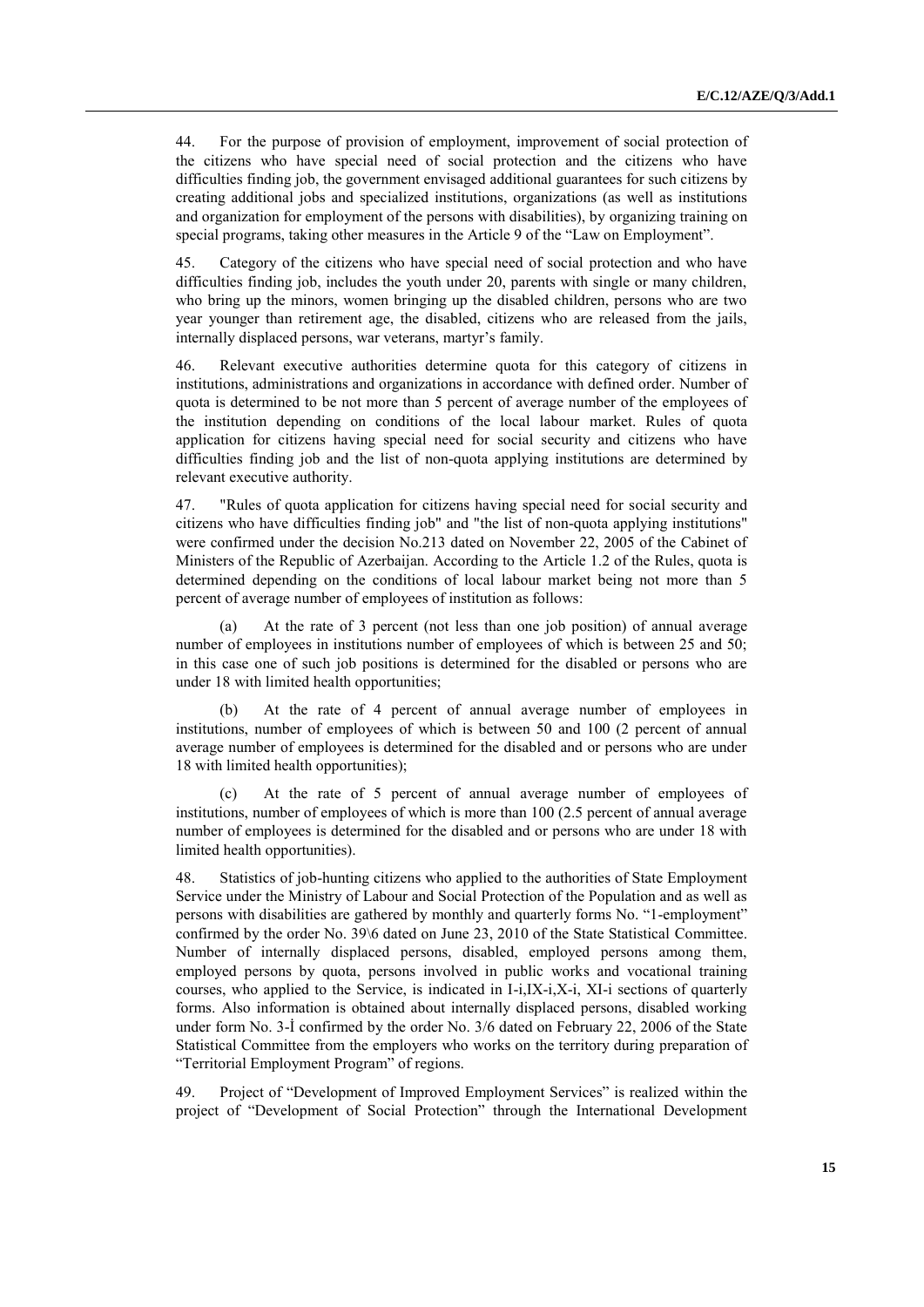Association by the Ministry of Labour and Social Protection of the Population and World Bank. Preparation of programs for 2012-2015 on integration of persons with disabilities to labour market related to their employment, rendering of consulting services on business areas, organization of work and business clubs, creation of social institutions for increasing of efficiency of employment of the disabled, increasing of their employment rate and their effective integration to labour market is planned by the project.

## **Article 7 – The right to just and favourable conditions of work**

50. State supervision in the Republic of Azerbaijan over provision of employees with conditions of healthy and safe labour in working places is realized by the State Labour Inspection Service together with relevant organizations of the other governmental authorities. Certain activities have been realized during the reporting period on provision of monitoring over work conditions meeting contemporary requirements. Trainings were held on monitoring over work conditions by international experts within the project of "Increasing of potential of State Labour Inspection Service for implementation of labour safety and relevant legislation base" prepared by financial support of the Government of the Republic of Azerbaijan and World Bank and Twinning project on supporting of State Labour Inspection Service on improving of Occupational Health and Safety in the Republic of Azerbaijan for implementation of that project presented by the European Union.

51. Activity of the National Tripartite Social Council on Safe and Healthy Work Conditions newly created under the Ministry of Labour and Social Protection of Population of the Republic of Azerbaijan will reinforce the joint activity with the social partners on labour protection, sanitation of working conditions in working places.

52. Appropriate measures are taken in order to prevent from non-official employment, reinforcing supervision over labour market in the country. Conference-meeting on "Prevention from illegal employment and protection of rights of employees" on July 13, 2012 in the Ministry of Labour and Social Protection of Population with the participation of the relevant governmental authorities and social partners. For the purpose of solution of planned problems, working group composed of representatives of the related governmental authorities was created and activities were determined to solve the problems. Within these activities, it is determined to prepare proposals on improving of the Labour Code, Tax Code, Civil Code, Code of Administrative Offences and other normative legal acts, improving of unification of report forms on labour statistics and information system on illegal employment, definition and application of minimum number of employees for implementation of certain scope of work in construction sector.

53. Bills were prepared on amendments and additions to the Labour Code and Code of Administrative Offences of The Republic of Azerbaijan for the purpose of prevention from illegal registration number of unofficially employed persons, as well as migrants involved in unofficial economy, and labour relations under civil contracts. It is envisaged to make additions to the Labour Code regarding conception of mandatory cases originating labour relations. It is also expected to restrict number of civil contracts by determine norm in percentage ratio of total number of employees of institution.

54. It is envisaged to add provisions to the Code of Administrative Offences on application of penalties in order to increase responsibility of the employer for illegal registration of labour relations by signing civil contracts.

55. Increasing of attention to setting labour activity of foreigners living in the country in accordance with requirements of the legislation have also great influence on increasing of number of foreigners working under legal basis as a result of improvement of legislation on migration, tightening of sanctions for illegal migration and other measures taken in this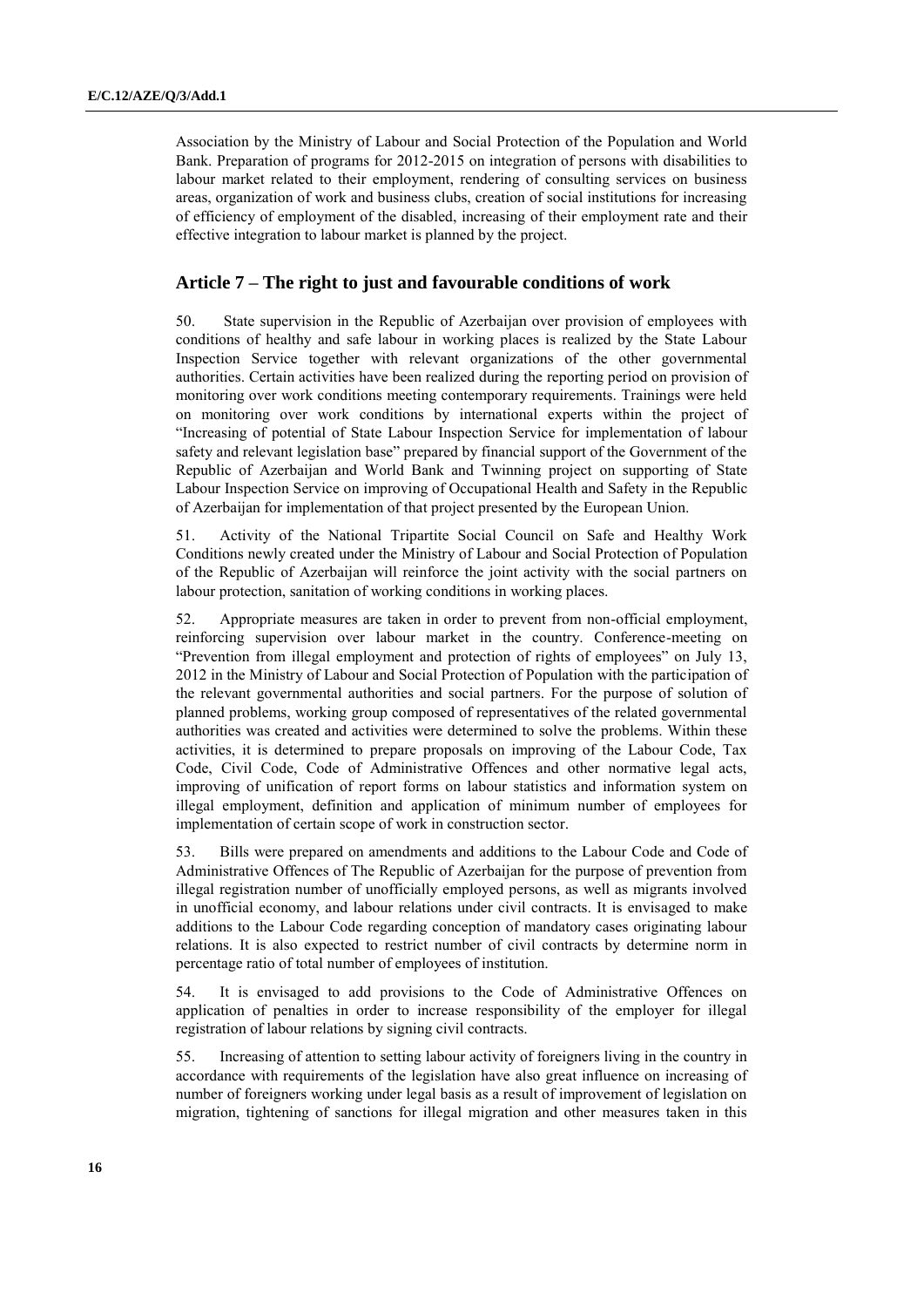regard during the last years in our country. Since number of migrant workers increase not only due to new coming foreigners but also due to legalization of activities of foreigners already residing in the country.

56. It is provided to take measures for improving of management system on migration, improving of legislation, creating of unique database on migration, protection of rights of migrants etc. as an implementation of measures envisaged by the State Migration Program that covers all the areas of migration.

57. The State Migration Service of the Republic of Azerbaijan was established by the Decree numbered 560 dated on March 19, 2007 of the President of the Republic of Azerbaijan for the purpose of improving management system on migration.

58. According to the Decree No. 69 dated on March 4, 2009 of the President of the Republic of Azerbaijan on "Application of "single window" on management of migration processes, it is provided to give relevant permits for labour activity of foreigners and stateless persons in the country under "single window" principle as of July 1, 2009. Unique state authorities on "single window" principle are realized by the State Migration Service.

59. For the purpose of provision of improvement of supervision over employment of foreign manpower, efficient use of local personnel potential, project of "Rules of determination of labour migration quota for payable employment of foreigners and stateless persons in the Republic of Azerbaijan" was prepared and confirmed by the decision No.86 dated on June 4, 2009 of the Cabinet of Ministers of The Republic of Azerbaijan.

60. As of 2009, labour migration quota for the next year was approved. Labour migration quota for 2012 was confirmed by the order No. 395s dated on December 8, 2011 of the Cabinet of Ministers of the Republic of Azerbaijan.

61. Appropriate proposals on project of "Migration Code" of the Republic of Azerbaijan was prepared and submitted to the Cabinet of Ministers for the purpose of provision of management of labour migration processes under leading international practices and formation of unique legislation base on migration.

62. At the same time, the Republic of Azerbaijan joined the International Convention on the Protection of the Rights of All Migrant Workers and Members of Their Families adopted on December 18, 1990 by the United Nations. The Convention was ratified by the National Assembly of the Republic of Azerbaijan on December 11, 1998. Country reports on implementation of the International Convention on the Protection of the Rights of All Migrant Workers and Members of Their Families was prepared and submitted.

63. State Migration Service is entitled to provide individual permits to foreigners according to Decree No. 250 dated on June 28, 2011 of the President of the Republic of Azerbaijan on amendment in the Decree No. 250 dated on January 15, 2000 of the President of the Republic of Azerbaijan on "Application of Law of the Republic of Azerbaijan on "Labour Migration".

64. State Migration Service is determined as the leading authority on formation of state policy on migration and regulation of migration processes.

65. Relevant penalties are applied to employers for illegal employment of foreigners as of 2010 for the purpose of prevention from illegal labour migration and illegal labour relations.

66. The legislation was improved by making amendments to the Code of Administrative Offences in 2011 as consequence of these activities. At the moment, sanctions are applied to individuals, legal entities as well as officials for illegal employment of foreigners.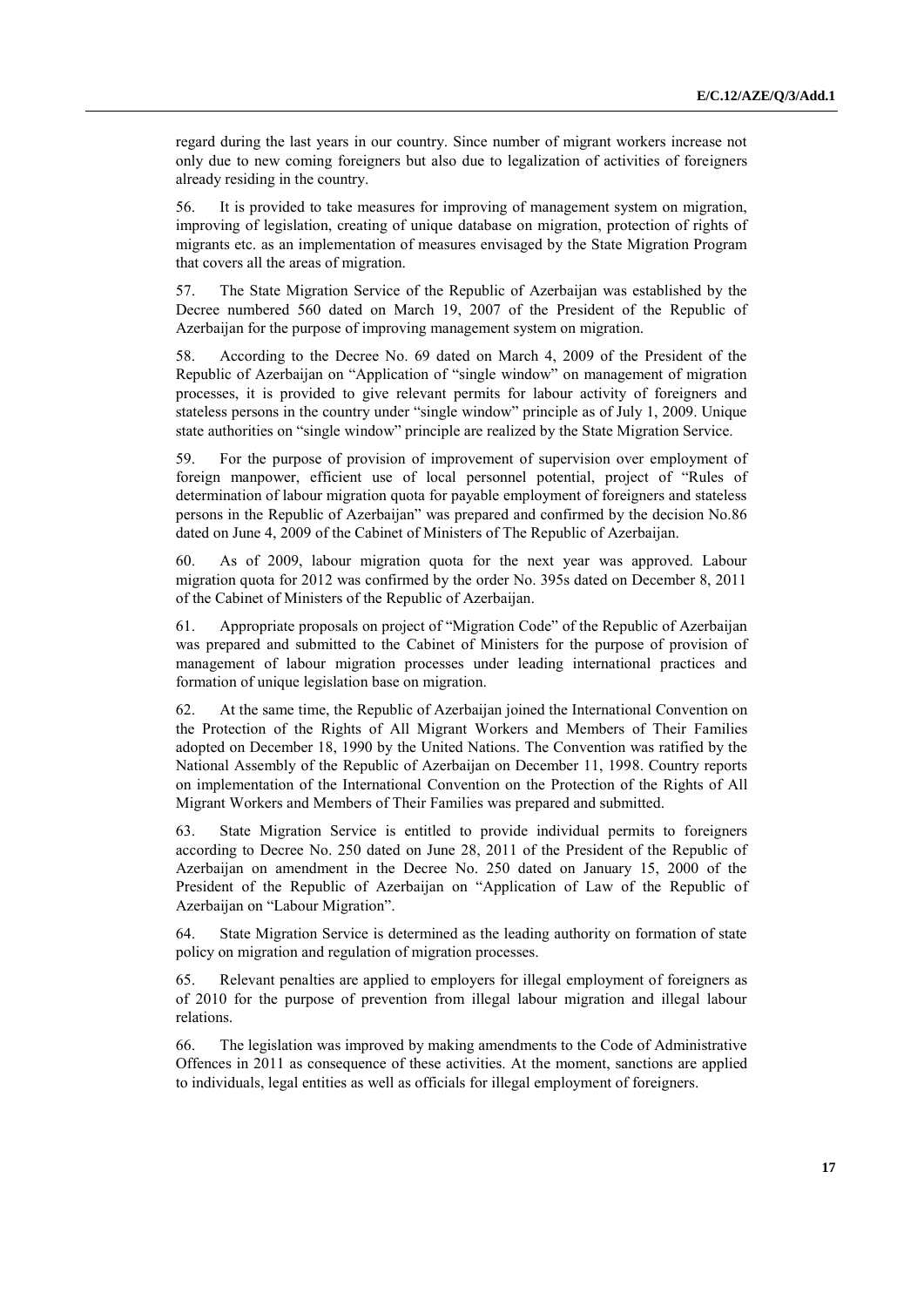67. The Ministry of Justice conducts statistical reports on breach of labour legislation on Articles 162 and 164 of the Criminal Code.

#### Table 9

**Statistical information on persons sentenced for breaching Article 162 (breach of labour protection rules) and Article 164 of the Criminal Code (breach of labour rights of pregnant women or of women with children under the age of 3 or of men raising children under the age of 3 on their own) for the years 2009-2011**

| Article of the CC | 2009                     | 2010                     | 2011                     |
|-------------------|--------------------------|--------------------------|--------------------------|
| Article 162       | 76                       | ے ر                      |                          |
| Article 164       | $\overline{\phantom{0}}$ | $\overline{\phantom{0}}$ | $\overline{\phantom{0}}$ |

68. 7118 violation were discovered regarding non-creation of health and safety labour protection conditions in working places in 2009-2011, by the State Labour Inspection Service 2009-2011, regarding this penalty at the rate of totally 89450 manate was applied to authorized persons who committed administrative offence according to Clause 54 and 55 of the Code of Administrative Offences of The Republic of Azerbaijan, at the same time mandatory instructions were given to employers to eliminate violations of law.

### **Article 9 – The right to social security**

69. The Law on Social Service was adopted in 2011, in accordance with Article 94 part 1 point 16 of the Constitution of the Republic of Azerbaijan. The law regulates legal, economic and organizational basis of the state social policy which aims to enhance welfare of the citizens of the Republic of Azerbaijan.

70. The mentioned law indicates the purposes of social service and fundamental principles of the state policy in the related field. Moreover, the duties of the state, grounds for determination of the need for social aid, and rights and duties of the beneficiaries were clearly defined in the law. As stated above, the Law on Social Service foresees organizational matters as well. Creating legal framework for responsible government body for providing social services, the law also explicitly mentions supervising and monitoring mechanisms of the implementation of the respective provisions of the law.

71. 247.5 thousand people (2,7%) of the population is 60-64 years old, 122.4 thousand (1.3%) 65-69 years old, 412.3 thousand (4,4%) is 70 years old and higher in Azerbaijan for January 1, 2012.

72. The government provides pensions for the elderly who have right to pension and social benefits for the elderly who does not preserve appropriate right but reached certain age limit.

73. Social benefit for age is determined as 50 manat according to the Decree No. 324 dated on September 8, 2010 of the President of the Republic of Azerbaijan on "Measures for improvement of social protection of low-income people". This amount was increased by 10 percent according to the Decree No. 567 dated on December 26 of the President of the Republic of Azerbaijan on "Increasing of social benefits".

74. Social benefit for age was assigned and paid to 17086 people in 2010 with monthly rate of 50 manat, 15969 people in 2011 with monthly rate of 55 manat and 15372 people in first half of 2012 with monthly rate of 55 manat in the country.

75. Number of pensioners for age in the country is 813 people and monthly average rate of pension for age is 160.1 manat.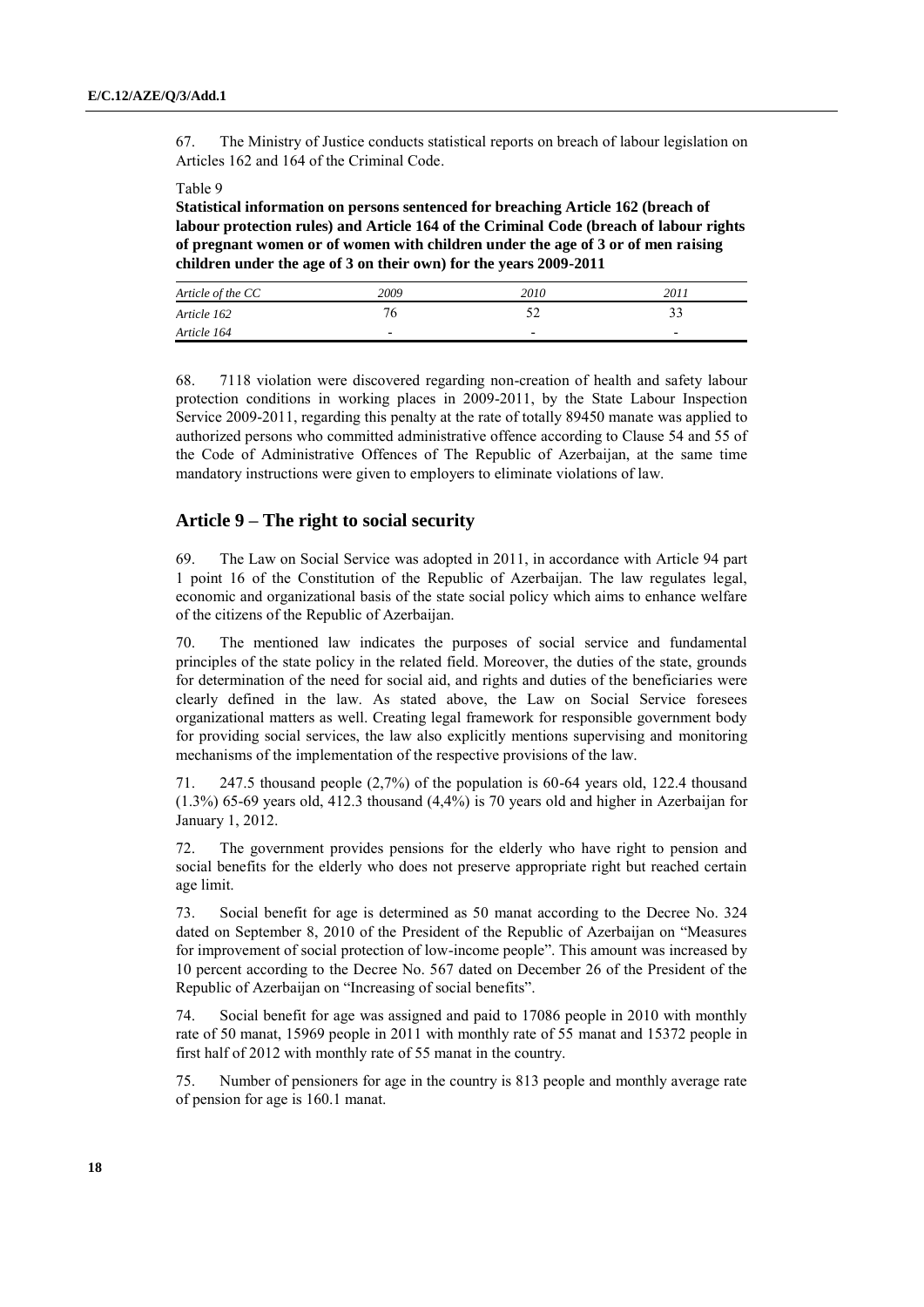76. "State Program on improvement of social protection of the citizens" was confirmed by the Decree No. 1413 dated on April 17, 2006 of the President of The Republic of Azerbaijan regarding social protection of the elderly.

77. The main objectives of the State Program are as follow:

(a) Improving of rights of elderly citizens on social security and implementation of those rights;

(b) Provision of participation of elderly citizens in social-economic and political life of the society;

(c) Implementation of measures on meeting of social and cultural demands of elderly citizens;

(d) Health protection of elderly citizens;

(e) Provision of close collaboration of the government, civil society and private sector to solve aging problem;

(f) Reinforcement of scientific basis of provision of social protection of elderly citizens.

78. In addition, the following measures are envisaged within the State Program on "Poverty Reduction and sustainable development during 2008-2015 in The Republic of Azerbaijan" confirmed by the Decree No. 3048 dated on September 15, 2008 of the President of The Republic of Azerbaijan:

Implementation of measures on improvement of social services and reinforcement of effectiveness in order to reinforce social protection of elderly and lonely citizens (2011-2013)

(b) Revision of food rations of the elderly and the disabled in boarding houses and rehabilitation centres (2011-2015).

79. Law on "Social service" of The Republic of Azerbaijan was confirmed by the Decree No. 600 dated on March 14, 2012 of the President of the Republic of Azerbaijan. Social service of 4 types and 7 forms was envisaged in order to meet social requirements of all persons having hard life conditions as well as the elderly by the certain Law.

80. The government provides pensions for the elderly who have right to pension and social benefits for the elderly who does not preserve relevant right but reached certain age limit.

81. The amount of social benefit was increased as of December.

82. The Republic of Azerbaijan joined the Convention against Torture and Other Cruel, Inhuman or Degrading Treatment or Punishment on May 31, 1996. For implementation, relevant measures are taken to execute obligations undertaken by the government. So the monitoring are relevantly held related to violence's against the elderly in homes for the elderly people, education activities are conducted, seminars and trainings are organized for social employees working directly with the elderly by the Ministry of Labour and Social Protection of the Population.

83. Seminar was organized on the Convention against Torture and Other Cruel, Inhuman or Degrading Treatment or Punishment of the United Nations and its Optional Protocol especially National Preventive Mechanisms performing monitoring over violence and its activity on June 6, 2012.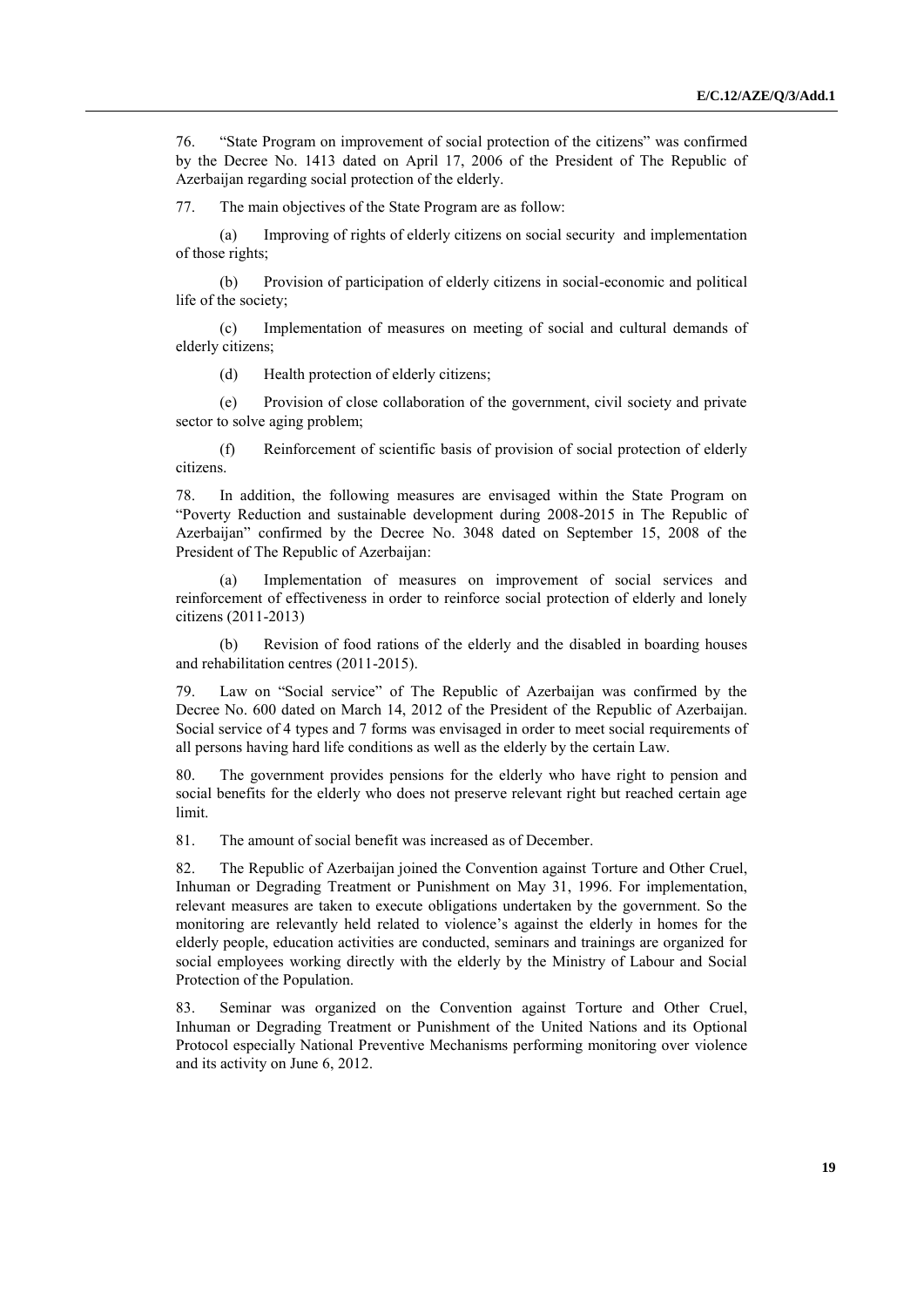## **Article 10 – Protection of the family, mothers and children**

84. Recently adopted Presidential Decree numbered 626 dated 8 May 2012, "Regulation of government control on implementation of children's rights", aimed to regulate respective organization and its functions on implementation of children's rights. The purposes of state supervision are to protect the rights and interests of children, indicated by the Constitution and laws of the Republic of Azerbaijan. Furthermore, the government policy directed to create advantageous environment for ensuring children's rights, to eliminate conditions that may cause breach of children's rights.

85. Moreover, the mentioned regulation sets out the functions of the respective government authorities, the general principles and forms government supervision, evaluation of the activities of such authorities, and issues of digital storage of information on implementation of children's rights.

86. Government supervision is based on the laws of the Republic of Azerbaijan, and carried out by the State Committee on Family, Woman and Children's Affairs, the Ministry of Internal Affairs, the Ministry of Education, the Ministry of Health, the Ministry of Labour and Social Protection of Population, the Ministry of Youth and Sports. Coordination of the activities of state bodies in carrying out state control over the implementation of children rights is provided by the Commission for the Protection of the Rights of minors under the Cabinet of Ministers of the Republic of Azerbaijan, and this Commission monitors the children's institutions, foster care and guardianship, as well as local authorities and monitors the condition of children.

87. No violence is observed in the child care facilities being in subordination of the Ministry of Labour and Social Protection of Population. At the same time, educational seminars and trainings are organized on Conventions of the United Nations about the Convention on the Rights of Persons with Disabilities and the Convention against Torture and Other Cruel, Inhuman or Degrading Treatment or Punishment for employees of child care facilities and monitoring are held regularly.

88. At the same time, Seminar was organized on the Convention against Torture and Other Cruel, Inhuman or Degrading Treatment or Punishment of the United Nations and its Optional Protocol especially National Preventive Mechanisms performing monitoring over violence' and its activity on June 6, 2012 for social employees of boarding houses for children with disabilities.

89. After capital repair activities in the boarding houses for children with mental disabilities of Shaghan No. 3 and Sarai No. 7 functioning in subordination of the Ministry of Labour and Social Protection of Population in 2010, appropriate conditions were created for security of accommodated children. According to present legislation, it is one of important issues for the Ministry of Labour and Social Protection of Population to prevent from of domestic violence in society and social service facilities. Strict supervision is conducted by the administration of the boarding houses and the Ministry of Labour and Social Protection of Population to prevent from such cases in the boarding houses for children with mental disabilities functioning in subordination of the Ministry.

### **Article 11 – The right to an adequate standard of living**

90. Base unit on cost of living, need criteria, minimum wage, pensions is increased by the years in order to improve the level of living in Azerbaijan.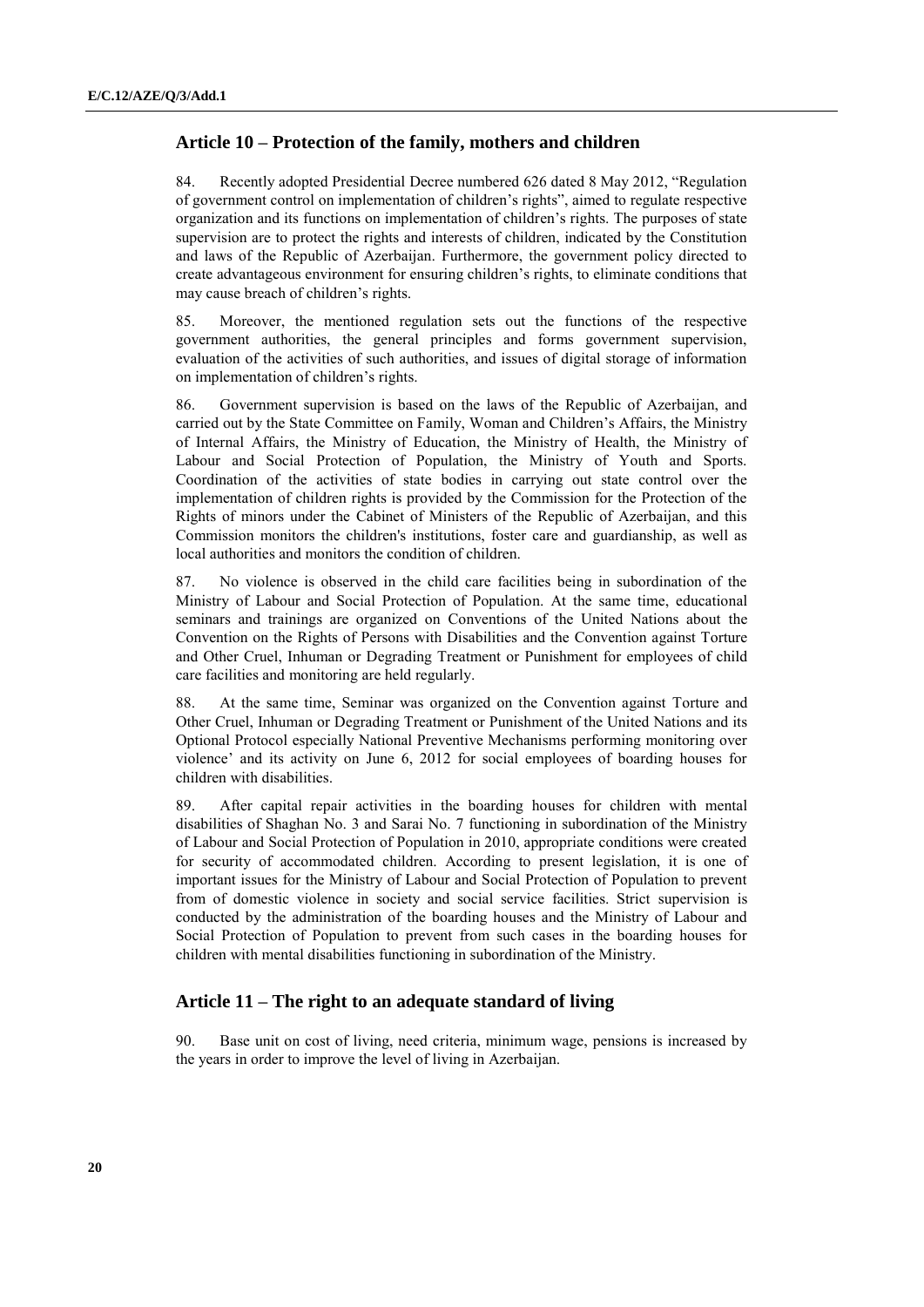| Main social indicators (source: State Statistical Committee) |      |           |       |      |       |         |  |  |  |  |
|--------------------------------------------------------------|------|-----------|-------|------|-------|---------|--|--|--|--|
| <i>Indicators</i>                                            | 2006 | 2007      | 2008  | 2009 | 2010  | 2011    |  |  |  |  |
| Need criteria (manat)                                        | 30   | 35-40     | 45-55 | 60   | 60    | 75      |  |  |  |  |
| Minimum wage (manat)                                         | 30   | $40 - 50$ | 60-75 | 75   | 75-85 | 85-93.5 |  |  |  |  |
| Base unit of pensions (manat)                                | 35   | 40        | 75    | 75   |       | 85      |  |  |  |  |
| Cost of living (manat)                                       | 58   | 64        | 70    | 84   |       | 95      |  |  |  |  |

## Table 10 **Main social indicators (source: State Statistical Committee)**

91. This growth will be followed in the upcoming years as well. Cost of living for the able-bodied population is predicted to be reached 130 manat in 2013, 138 manat in 2014, up to 146 manat in 2015, for pensioners 101 manat in 2013, 107 manat in 2014. This growth is expected also in base unit of pensions.

92. Total number of the population of the country for January 1, 2012 is 9235.1 thousand people. 4583.5 thousands of them is man and 4651.6 thousand is woman. Among the total number of population, number of persons residing in villages is 4346.4 thousand and number of persons residing in cities is 4888.7 thousand people.

93. Number of population living below the poverty rate is 701868 people with 7.6% poverty rate for January 1, 2012. General information about the population living below the poverty rate is as follows:

Table 11

#### **Population living below the poverty rate**

|                                  |      | Country |         |      |      | City    |      |      |         | Village |      |  |
|----------------------------------|------|---------|---------|------|------|---------|------|------|---------|---------|------|--|
| Total number                     |      |         | 701 868 |      |      | 371 541 |      |      | 330 326 |         |      |  |
| Among them:                      |      |         |         |      |      |         |      |      |         |         |      |  |
| man                              |      |         | 344 930 |      |      | 182 592 |      |      | 162 337 |         |      |  |
| woman                            |      |         | 356938  |      |      | 188 949 |      |      | 167 989 |         |      |  |
|                                  |      |         |         |      |      |         |      |      |         |         |      |  |
| Table 12. Poverty line and level |      |         |         |      |      |         |      |      |         |         |      |  |
|                                  | 2001 | 2002    | 2003    | 2004 | 2005 | 2006    | 2007 | 2008 | 2009    | 2010    | 2011 |  |

*Poverty line, in Manat* 24,0 35,0 35,8 38,8 42,6 58,0 64,0 78,6 89,5 98,7 107,2 *Poverty level, percentage* 49,0 46,7 44,7 40,2 29,3 20,8 15,8 13,2 10,9 9,1 7,6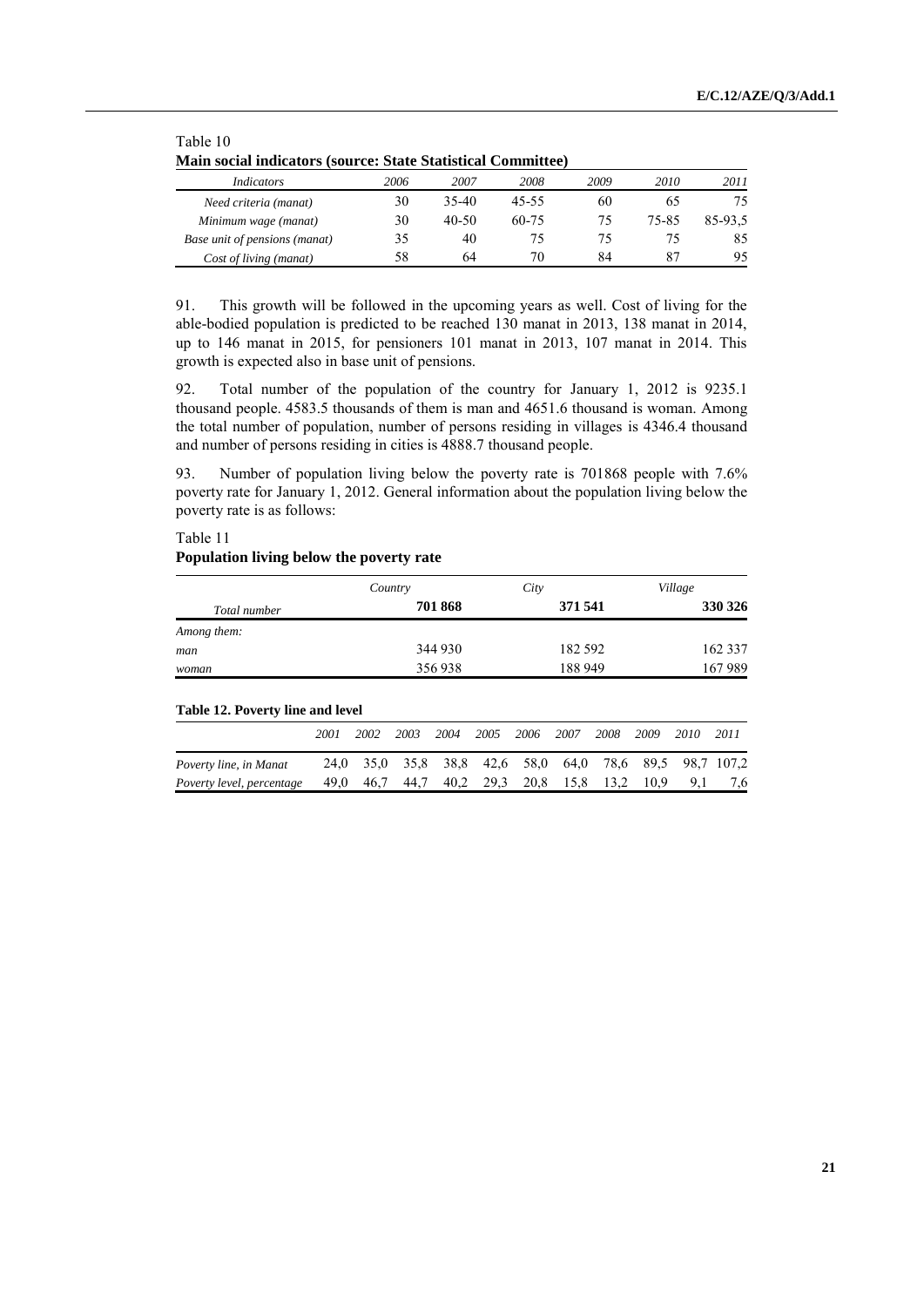## Table 13

### **Division of active population of the Republic of Azerbaijan according to the type of populated area, gender and age groups** *(Based on the information related to listing of population in 2009; 15 years and older persons; number of persons)*

| Type of<br>populated                            | Total number | Age groups: |           |        |           |           |           |        |        |        |       |       |                               |
|-------------------------------------------------|--------------|-------------|-----------|--------|-----------|-----------|-----------|--------|--------|--------|-------|-------|-------------------------------|
| area and<br>gender based population<br>division | of active    | $15-19$     | $20 - 24$ | 25-29  | $30 - 34$ | $35 - 39$ | $40 - 44$ | 45-49  | 50-54  | 55-59  | 60-64 | 65-69 | 70 years and<br>older persons |
| Republic of                                     |              |             |           |        |           |           |           |        |        |        |       |       |                               |
| Azerbaijan                                      | 4292800      | 223111      | 614194    | 623836 | 527887    | 511545    | 543429    | 548031 | 371937 | 192613 | 67104 | 33016 | 36097                         |
| men                                             | 2446284      | 115897      | 345154    | 361156 | 303386    | 285230    | 298425    | 304440 | 220210 | 126645 | 44698 | 20219 | 20824                         |
| women                                           | 1846516      | 107214      | 269040    | 262680 | 224501    | 226315    | 245004    | 243591 | 151727 | 65968  | 22406 | 12797 | 15273                         |
| Urban                                           |              |             |           |        |           |           |           |        |        |        |       |       |                               |
| population                                      | 2077808      | 67728       | 267189    | 313829 | 261303    | 245942    | 261853    | 283627 | 203714 | 110728 | 35968 | 14551 | 11376                         |
| men                                             | 1259495      | 38024       | 160005    | 193798 | 161027    | 145767    | 152584    | 167607 | 125101 | 74695  | 24599 | 9358  | 6930                          |
| women                                           | 818313       | 29704       | 107184    | 120031 | 100276    | 100175    | 109269    | 116020 | 78613  | 36033  | 11369 | 5193  | 4446                          |
| Village                                         |              |             |           |        |           |           |           |        |        |        |       |       |                               |
| population                                      | 2214992      | 155383      | 347005    | 310007 | 266584    | 265603    | 281576    | 264404 | 168223 | 81885  | 31136 | 18465 | 24721                         |
| men                                             | 1186789      | 77873       | 185149    | 167358 | 142359    | 139463    | 145841    | 136833 | 95109  | 51950  | 20099 | 10861 | 13894                         |
| women                                           | 1028203      | 77510       | 161856    | 142649 | 124225    | 126140    | 135735    | 127571 | 73114  | 29935  | 11037 | 7604  | 10827                         |
| Republic of                                     |              |             |           |        |           |           |           |        |        |        |       |       |                               |
| Azerbaijan                                      | 4292800      | 223111      | 614194    | 623836 | 527887    | 511545    | 543429    | 548031 | 371937 | 192613 | 67104 | 33016 | 36097                         |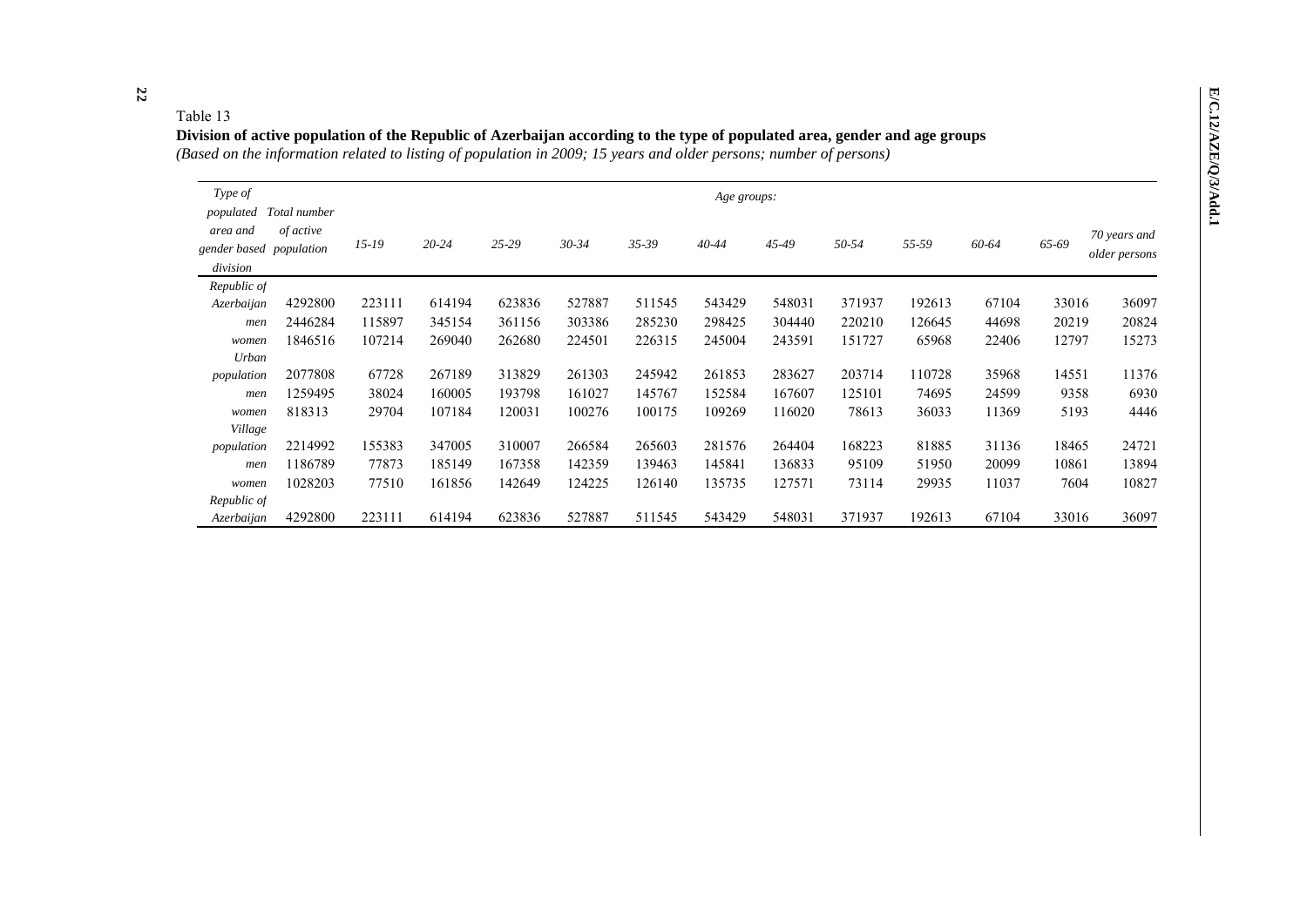94. In recent years a significant results have been achieved in the process of renovation works conducted by the Executive Power of Baku City in the framework of economic development programmes of the country in the capital city of the Republic of Azerbaijan. Moreover, the implementation of renovation works have been carried out in regular basis in public places – streets, parks, roads etc. - in accordance with economic development of the city.

95. Nevertheless, there was necessity for destruction of residence and non-residence areas in the process of renovation.

96. We would like to inform you that the construction of the historical Silk Road, and renovation of the high-ways in all directions in the city conducted jointly by the Executive Power of the Baku City and the Ministry of Transport.

97. The Law on Purchase of Land for Public Purposes, which was adopted in 2010, regulates the purchase of land in the Republic of Azerbaijan for public purposes, the procedure of calculation and mechanisms of payment of the compensation in this regard, also covers other issues raised between the parties in this sphere.

98. According to Article 3 of the Law, the public purposes for which land can be purchased are the following:

(a) Building roads and other communication lines (main oil and gas pipelines, sewerage, high-voltage electric lines, hydro-technical devices) of state importance;

- (b) Ensuring reliable protection of state borders;
- (c) Building mining objects of state importance.

99. Lands can be purchased for public purposes only for cases mentioned in this Law.

100. In accordance with Article 19.1 of the Law, the Cabinet of Ministers, after investigating the proposal for purchase of land and the documents in this regard, also other documents it might consider appropriate, by fully or partially taking into account the proposal of the purchasing authority, makes a final decision whether the land shall be purchased for public purposes.

101. The mentioned Law also regulates the respective authority of the state in relation to the purchase of land, lands eligible for purchase, persons affected by the purchase, enlisting of persons and lands affected by the purchase, the legal force of the purchase decision and measures takes after the decision, evaluation of the purchased land, refusal of purchase, the judicial protection in relation to the purchase, the organization of resettlement, claims on gaining ownership and compensation, demand of compensation, compensation for persons affected by the purchase, factors to be considered while evaluating the compensation, procedures of compensation payment, solving disputes and other issues.

## **Article 12 – The right to physical and mental health**

102. The Right to health is guaranteed by the Constitution of the Republic of Azerbaijan. It is also reflected in the "Law on protection of the health of the population". All medical services in public hospitals and medical facilities are free of charge. Public health sector in Azerbaijan includes approximately 70% of the total medical facilities of the state. Moreover, according the abovementioned Law every person has the right to receive health services. This is not a privilege, but right of every citizen and non-citizens.

103. The Government of the Republic of Azerbaijan has socially oriented policy and during the last 5 years more than 400 medical facilities have been constructed or renovated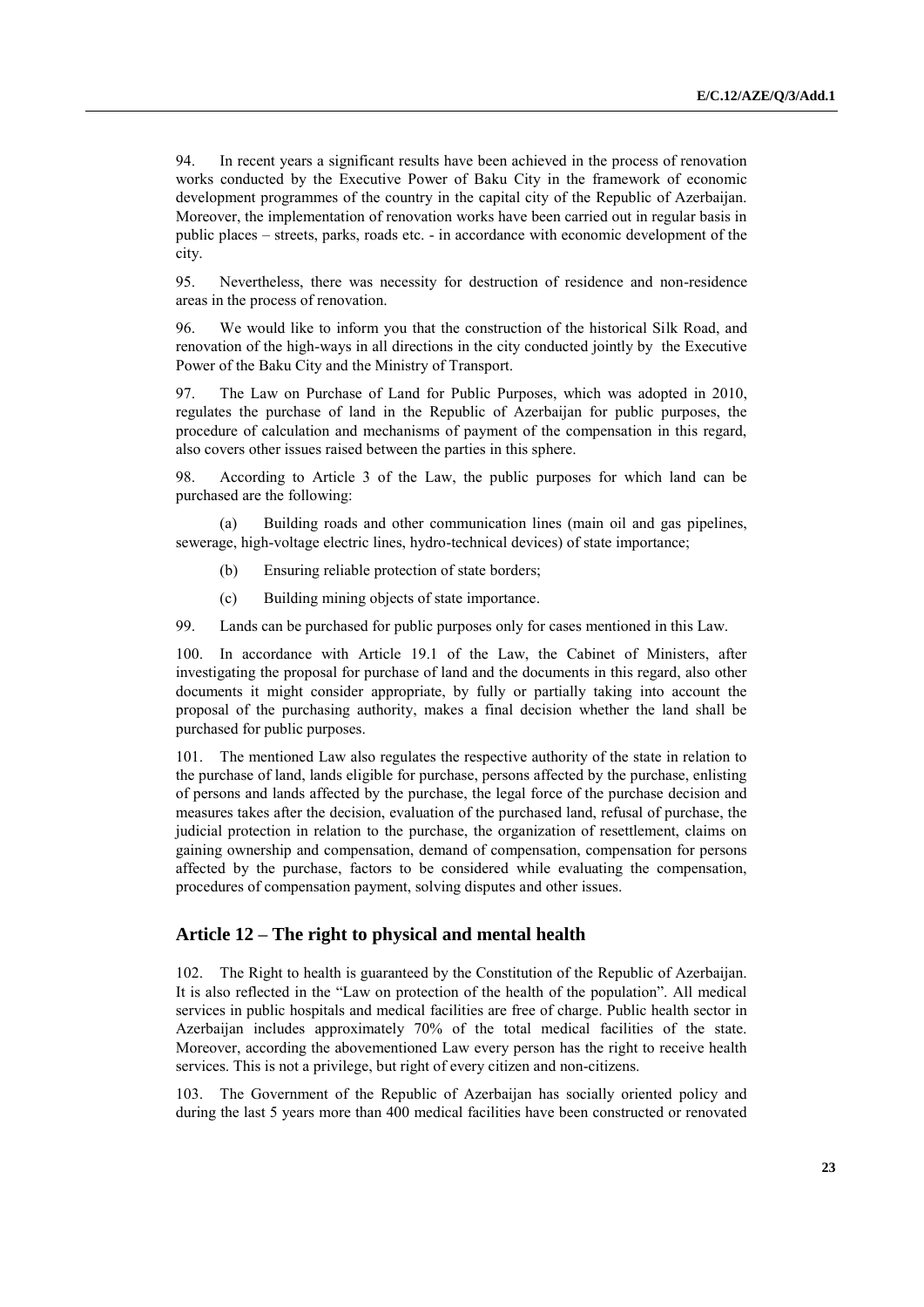completely. These medical facilities are equipped with the modern medical devices and supplies. Medication and medical disposables are also free of charge to any person who undergoes treatment.

104. Medical personnel serving to people in these hospitals are continuously taking medical advancement courses. Within the framework of the program of professional advancement of medical workers more than 780 specialists participated in courses in leading University clinics of Germany, Austria, Turkey and Russian Federation. Leading specialists also conduct master class training in Azerbaijan. Merging with the universal system of medical education is indeed one of the revolutionary achievements of the health reforms.

105. There are 9 separate State Programs on prevention and treatment of TB, AIDS, blood diseases, kidney failure etc.

106. The Republic of Azerbaijan has developed National Strategy on Reproductive Policy and mother and child health. The process of reduction of mother and child mortality is followed closely by the Ministry of Health of the Republic of Azerbaijan.

107. Public awareness on sexual and reproductive health is one of the components of the on-going program. National Program on Mental Health is being implemented and this is one of the priority areas of health reforms in Azerbaijan.

108. European Commission on CPT has many times noted great achievements of the Government of the Republic of Azerbaijan on implementation of Mental Health Strategy. Treatment and social protection of the patients with mental disorders are implemented by the universal medical protocols. Health services overall are part of the State project of the Sustainable Development of the rural areas of the country.

## **Article 13 and 14 – The right to education**

According to the Presidential decree numbered 1941 dated 27.12.2011, all preschool education institutions under the subordination of the Ministry of the Education, have been given under the subordination of the local executive bodies.

110. Substantial reforms have been carried out in order to provide highest quality food in accordance with respective legislation after the pre-school education institutions were given under the subordination of the Executive Power of Baku City in Baku. Currently, all preschool education institutions under the subordination of the Executive Power of Baku City are provided with highest quality food. Moreover, all chiefs of entities were instructed to make number of children in accordance with the defined norms in the legislation in order to prevent the density problem caused by the over admission. And the instruction will reflect itself in improvement of the quality of education and sanitary hygienic conditions in preschool education institutions.

111. Furthermore, health of children and sanitary hygienic conditions of pre-school education institutions are regularly under monitoring of local medical organs, and besides, employees of the institutions periodically pass diagnostic examinations and medical checkups.

112. In addition, in order to discover talented children in the institutions and properly assess their skills and knowledge, several cultural events and also gala concert dedicated to the International Protection of Children's Right Days with participation of the children, have been organized on 1-2 June, 2012.

113. Moreover, the demand for kindergartens has been increased as a result of economic and demographic growth in the country. In accordance with "State program between 2011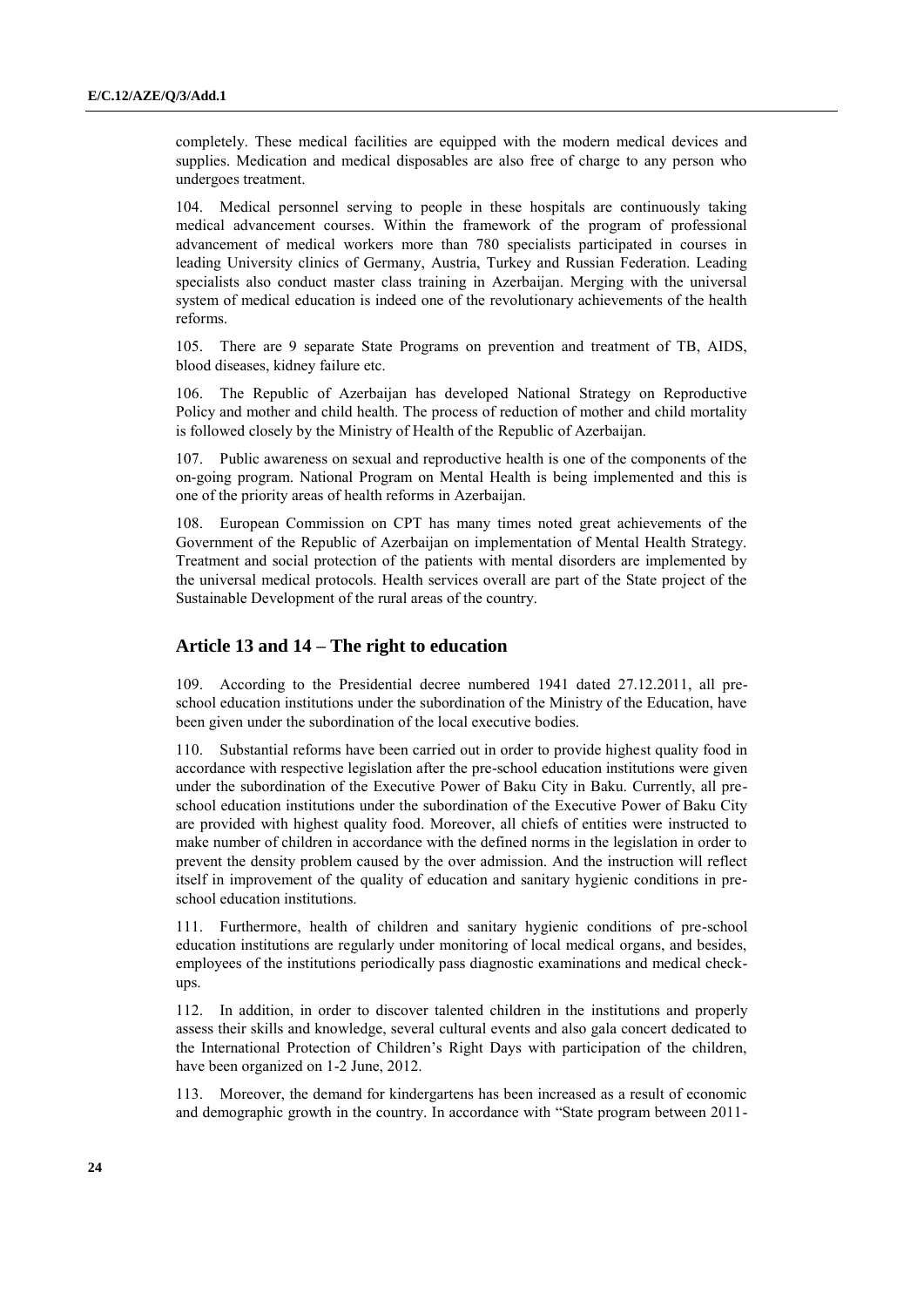2013 on social economic development of Baku city and its towns" approved by the Presidential Decree, capital repairs and renovations, and constructions of several additional buildings for pre-school education institutions are carried on with the aim of providing proper conditions for the education of children.

114. A number of problems have existed in pre-school education in our country for many years: the lack of kindergartens in 75% of residential areas, settlement of 1768 internally displaced persons and refugee families in 362 pre-school institutions, insufficiency of material and technical basis in the pre-school institutions, the need for major repairs of most pre-school institutions, insufficient quantity of pre-school institutions, a low percentage of children's involvement in pre-school institutions over the country, and etc.

115. "The Programme for Renovating of Pre-school Education in the Republic of Azerbaijan (2007-2010)" has been adopted by the Order of the President of the Republic of Azerbaijan to eliminate the problems in pre-school education, to implement complex activities in the direction of providing the establishment of pre-school education by modern standards.

116. A number of activities have been carried out within the framework of the Programme. In this regard, 37 new kindergartens have been built in recent years, 52 institutions have been extensively repaired, and 184 institutions have been provided with modern equipment. Over 100 types of various teaching aids, testing books increasing the focus of children's attention, memory, for improvement of their speech, exercises on the development of mathematical skills, methodological instructions for teaching literacy, table-games, displaying instructional posters, beautifully-printed books of stories have been issued and distributed among all pre-school institutions of the country.

117. Besides, the Heydar Aliyev Foundation has made a major contribution to the building and repairing pre-school institutions. In recent years 8 pre-school institutions have been extensively repaired, 2 kindergartens have been rebuilt and opened with the support of the Heydar Aliyev Foundation.

118. In accordance with the Order of the Cabinet of Ministers of the Republic of Azerbaijan "On Repairing and Rebuilding Secondary Schools and Kindergartens" current repairs have been completed in 31 pre-school institutions.

119. In accordance with "The State Programme for Social and Economic Development of Baku City and its settlements in 2011-2013" confirmed by President Ilham Aliyev, 53 kindergartens have been completely repaired. In accordance with this Programme, construction of 13 new pre-school buildings and essential repairs of 120 kindergartens have been planned.

120. By the relevant Order of the Cabinet of Ministers of the Republic of Azerbaijan, 42 pre-school education institutions have been extensively repaired in 5 cities and 36 districts of the republic in 2011.

121. It is envisaged that IDP and refugee families settled in pre-school institutions will be moved to new settlements in the nearest future.

122. Currently, one of the major issues is the 5-years-old children's school preparation. Taking into consideration the importance of the issue, the Ministry of Education of the Republic of Azerbaijan has appointed Khatai district of Baku as well as Lankaran, Guba, Shamakhy, Goygol, Fuzuli districts as pilot districts for implementation of programmes for school preparation and educating the parents within the framework of the component "The Development of School Preparation" envisaged in the Second Project on the Development of Educational Sector financed by the World Bank. Both programmes have been successfully carried out in the pre-school institutions of the pilot districts.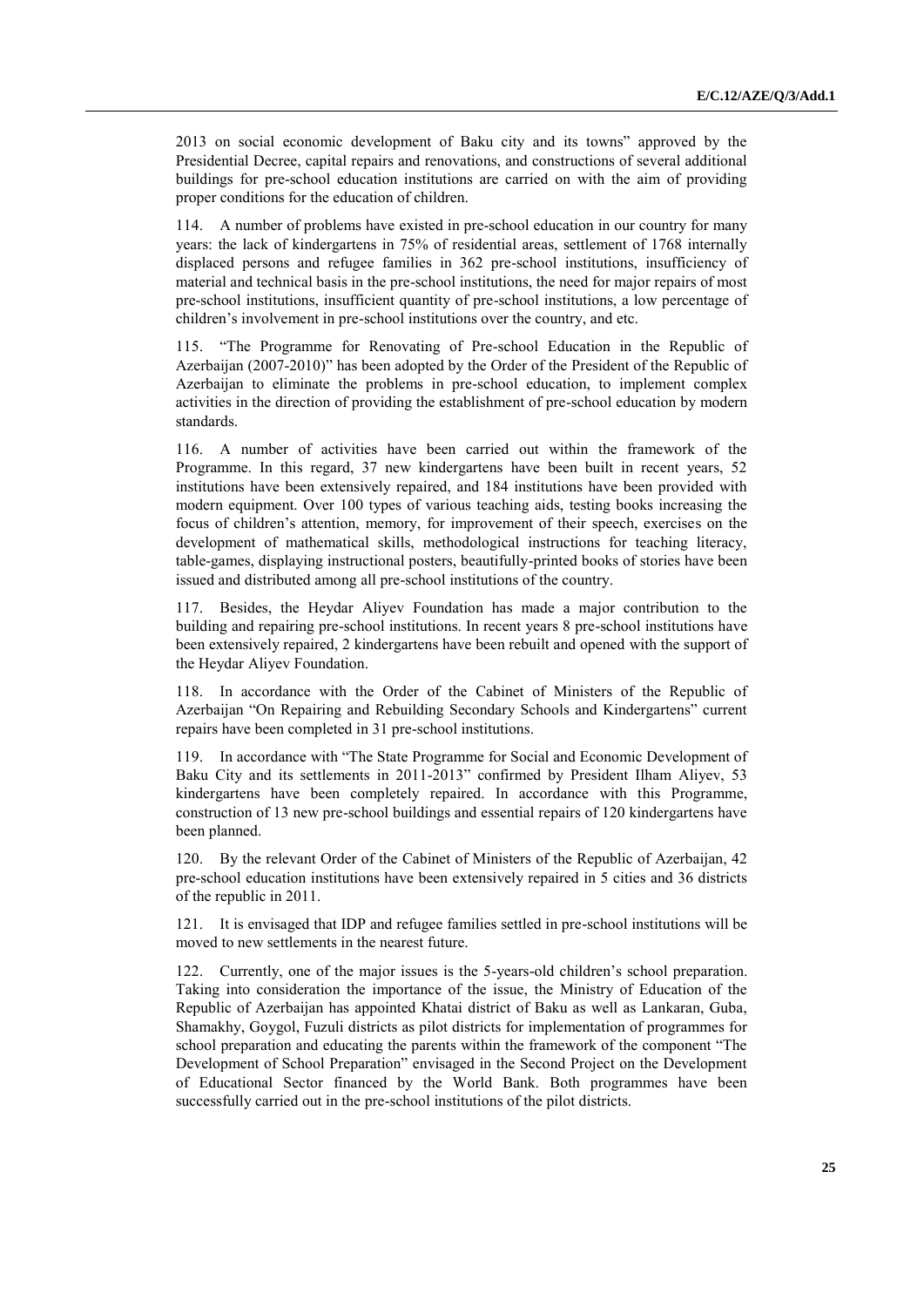123. "A Programme (Curriculum) for Pre-school Education in the Republic of Azerbaijan" describing content of reforms in pre-school education has been worked out.

124. Presidential Decree has been issued for the purpose of achieving the implementation of "The Law on Education of the Republic of Azerbaijan", "Rules for Organizing School Preparation" and "State Standard and Programme for Pre-school Education" and appropriate decisions of the Cabinet of Ministers have been adopted.

125. To provide statistical data on school dropout rates at various levels of education is currently not possible due to limited time.

## **Article 15 – Cultural rights**

126. Article 6 of the "Law of the Republic of Azerbaijan on Culture" includes provisions related to cultural rights.

127. According to internal regulations of the Baku museums, military staff, war veterans, persons with disabilities, National Heroes and children from orphanages have free access to the museums. Most of the museums in other regions of the country do not charge entrance fees either. Moreover, there are special "open door days" for all visitors. For example, on the 18th of May – International Day of Museums, when the local museums are open until night, they do offer special tours, talks and performing arts events to their visitors. In addition, theatres offer special discounts for tickets for school group visits.

128. Due to specific historical, economic and cultural characteristics of Azerbaijan, the population of the country lived in conditions of tolerance and mutual respect for the cultures of other peoples and national minorities. There are many different ethnic minorities living in Azerbaijan, including Lezgins, Russians, Armenians, Talishians, Avars, Akhiska Turks, Tatars, Ukrainians, Georgians, Kurds, Tats, Jews, Udins, Laks, Ingiloys, Germans, Polish, the Greek and etc. Representatives of the three world religions – Islam, Christianity and Jewish religions – participate in many initiatives and events at the state level on a permanent basis.

#### Figure **Ethnic composition of population (census 1999)**



Source: State Statistical Committee of the Republic of Azerbaijan, 2010.

129. Supporting and safeguarding of cultural diversity is reflected in the state policy and the legislation of the Republic of Azerbaijan. National policies have their roots coming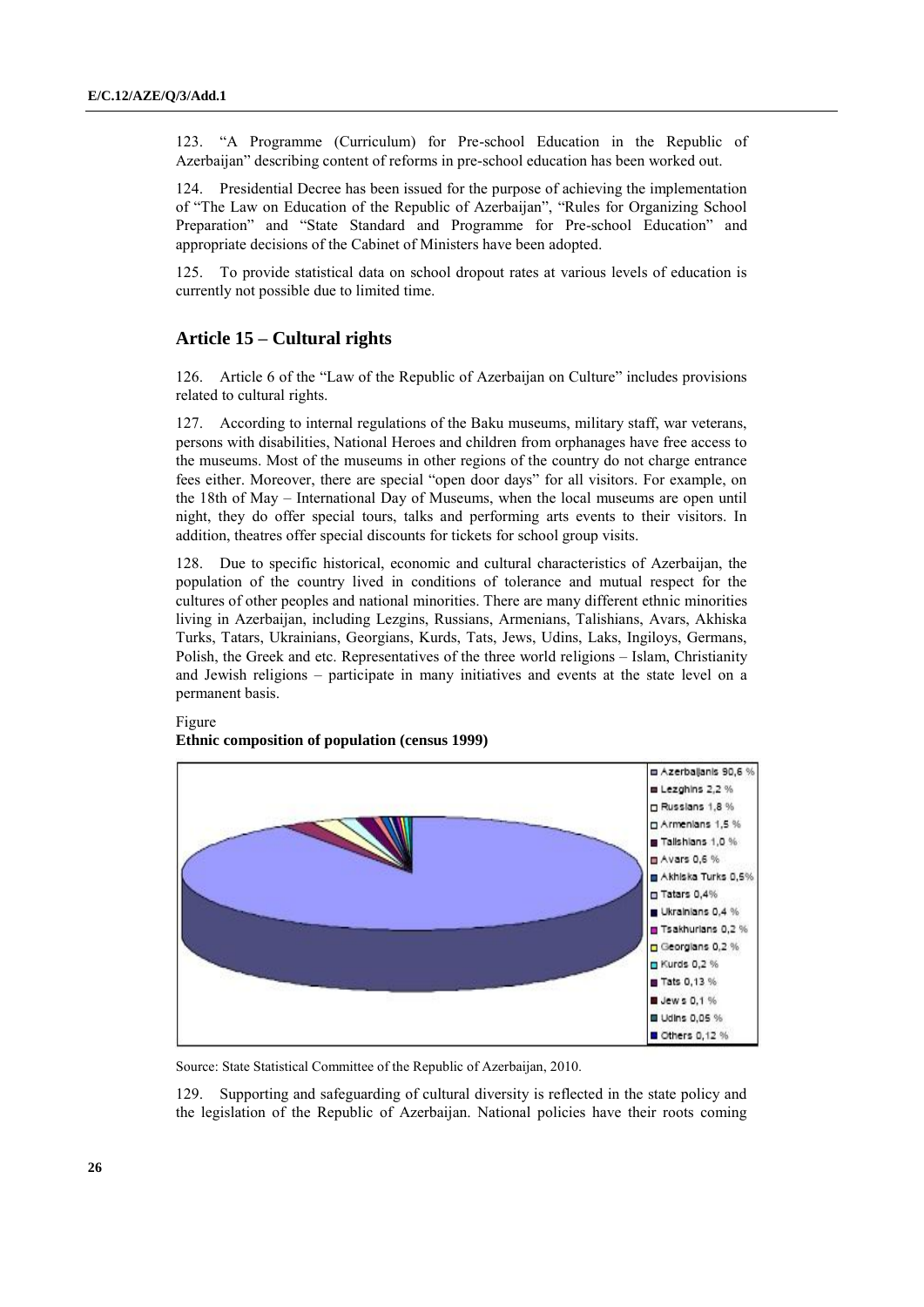from the Constitution of the Republic of Azerbaijan, which guarantees the equality of all citizens, irrespective of their ethnic, religious or racial background. All forms of discrimination and xenophobia, including ethnic, national and racial, are not acceptable. All ethnic minorities living in Azerbaijan have equal rights, including cultural rights and the same access to cultural heritage of the country alongside with the majority of the population. Article 8 ("the Right to cultural identity") of the Law on Culture states that "each person has a right to keep their national-cultural identity and to choose their own moral, aesthetic and other values; the state promotes the right to their cultural identity". This Article gives an immediate legal guarantee for protection of the cultural identities which are independent of racial, ethnic and national belonging, but are based on personality. There are a number of other Articles of the Law on Culture that provide legal security for personal rights to cultural identity. In particular, Article 48 on International Cooperation in the Cultural Sphere, Article 49 on International Exchange in the Cultural Sphere, Article 50 on Cooperation in the Sphere of Conservation of Cultural Values provide for the development and progression of international contacts of cultural minorities with their historical motherlands. This guarantee is ensured also in other laws of the Republic of Azerbaijan referring to culture.

130. The monthly level of broadcasting in minority languages on the Azerbaijan State Radio is as following: 80-minutes in each of the Talysh, Kurd, Lezgi languages, 160 minutes – in Georgian, 90 minutes – in Armenian and 15 hours - in Russian. Azerbaijan State TV broadcasts news programs in Russian 15 hours per month. The public TV channel – Ictimai TV has established a special department of programs for ethnic minorities. 25 to 40% of programs on 10 regional TV channels are broadcasted in Russian and in some places – in the Avar, Lezgi and Tat languages.

131. The Ministry of Culture and Tourism carries out various activities with regard to the safeguarding and development of cultural values of national minorities and ethnic groups living in the country, which include cooperation with cultural communities and centres of ethnic minorities; organization of performances of amateur artistic groups in the regions where ethnic minorities are concentrated; organization of exhibitions reflecting ethnography, art and traditions of the ethnic minorities; tour trips of the ethnic collectives within the country and abroad; encouraging creation and performance of art compositions, promoting customs and traditions of ethnic groups; and supplying amateur collectives with traditional costumes, musical instruments, and etc.

132. Regular attention is attached to cultural activities involving children with special needs. Since 2006, the national network of theatres for children with physical and mental disabilities which includes around 20 amateur collectives and initiatives across the country has been organizing in Baku an annual festival with showcase of stage productions involving young actors with disabilities. A theatre show combining actors of the State Pantomime Theatre and children with Down syndrome toured to UNESCO Headquarters Office in Paris by support of the Heydar Aliyev Foundation and the Ministry of Culture and Tourism of the Republic of Azerbaijan in November 2010.

133. Azerbaijan has 3.689.000 Internet users as of June 2010, which is the 44.4% of the country's population. Usage of Facebook as a tool for social interaction is dramatically growing in the country. There were 198.340 Facebook users by August 2010, and 604.040 by December 2011.

134. The National ICT Strategy for the Development of the Republic of Azerbaijan in 2003 - 2012 aims to develop human capital in the country by creating a favourable environment for the population to get satisfactory education and to eliminate the digital division. One of the key principles is to increase the population's ICT awareness by facilitating the implementation of ICT and informing the public about its benefits and usage. In order to achieve the objective, the National Strategy pledges to modernize the